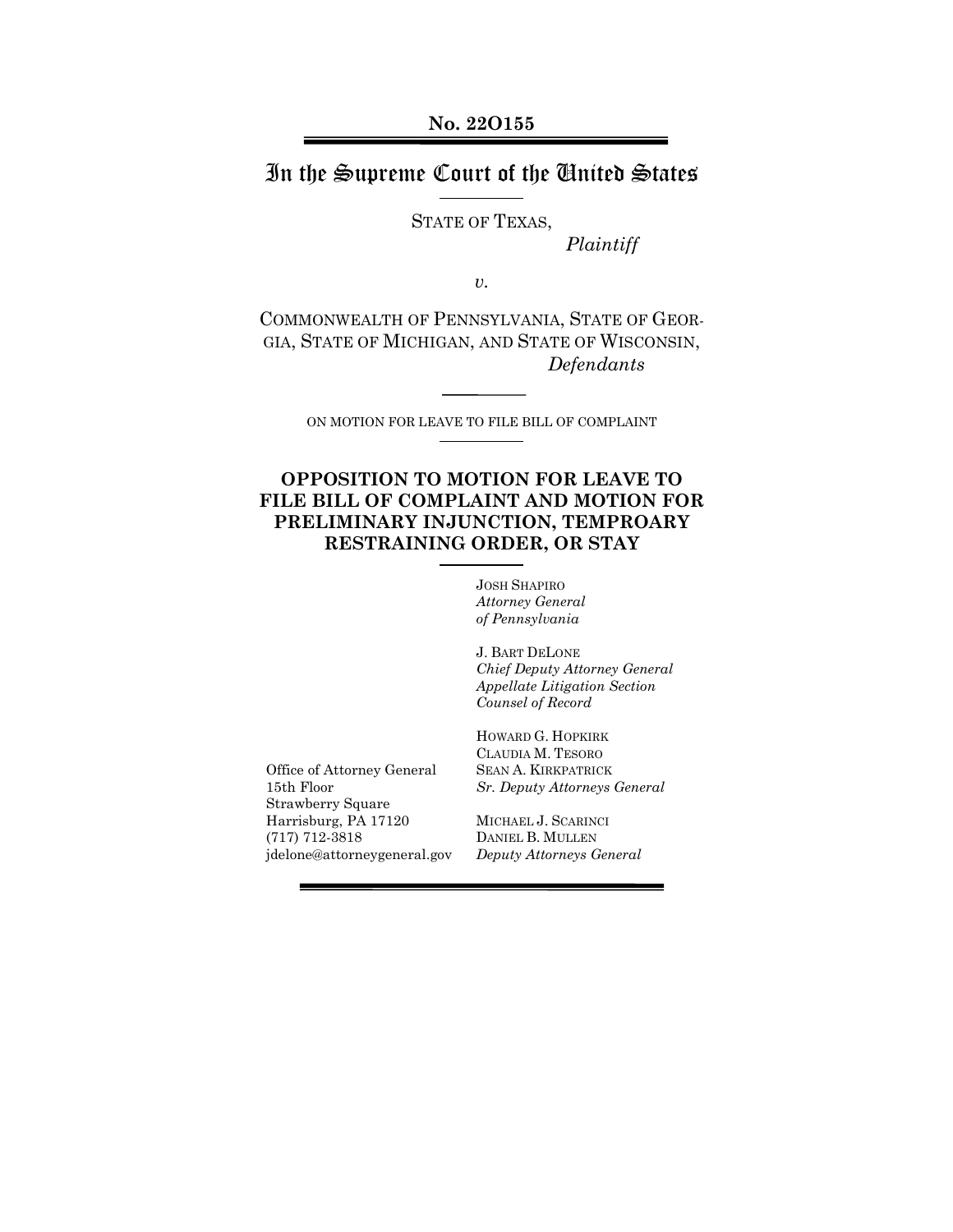## **TABLE OF CONTENTS**

| A. Mail-in Voting under the Pennsylvania                                                          |
|---------------------------------------------------------------------------------------------------|
|                                                                                                   |
| C. Texas's Allegations regarding Pennsylvania<br>have Already Been Rejected by Both State         |
|                                                                                                   |
| Texas's Claims Do Not Meet the Exacting<br>L.<br>Standard Necessary for the Court to Exercise its |
| II. Texas Does Not Present a Viable Case and                                                      |
| A. Texas lacks standing to bring this action13                                                    |
|                                                                                                   |
| III. Texas Fails to State a Constitutional Violation  19                                          |
| A. Texas does not assert a meritorious Electors                                                   |
| B. Texas has no basis for any Equal Protection<br>or Due Process Claim against Pennsylvania23     |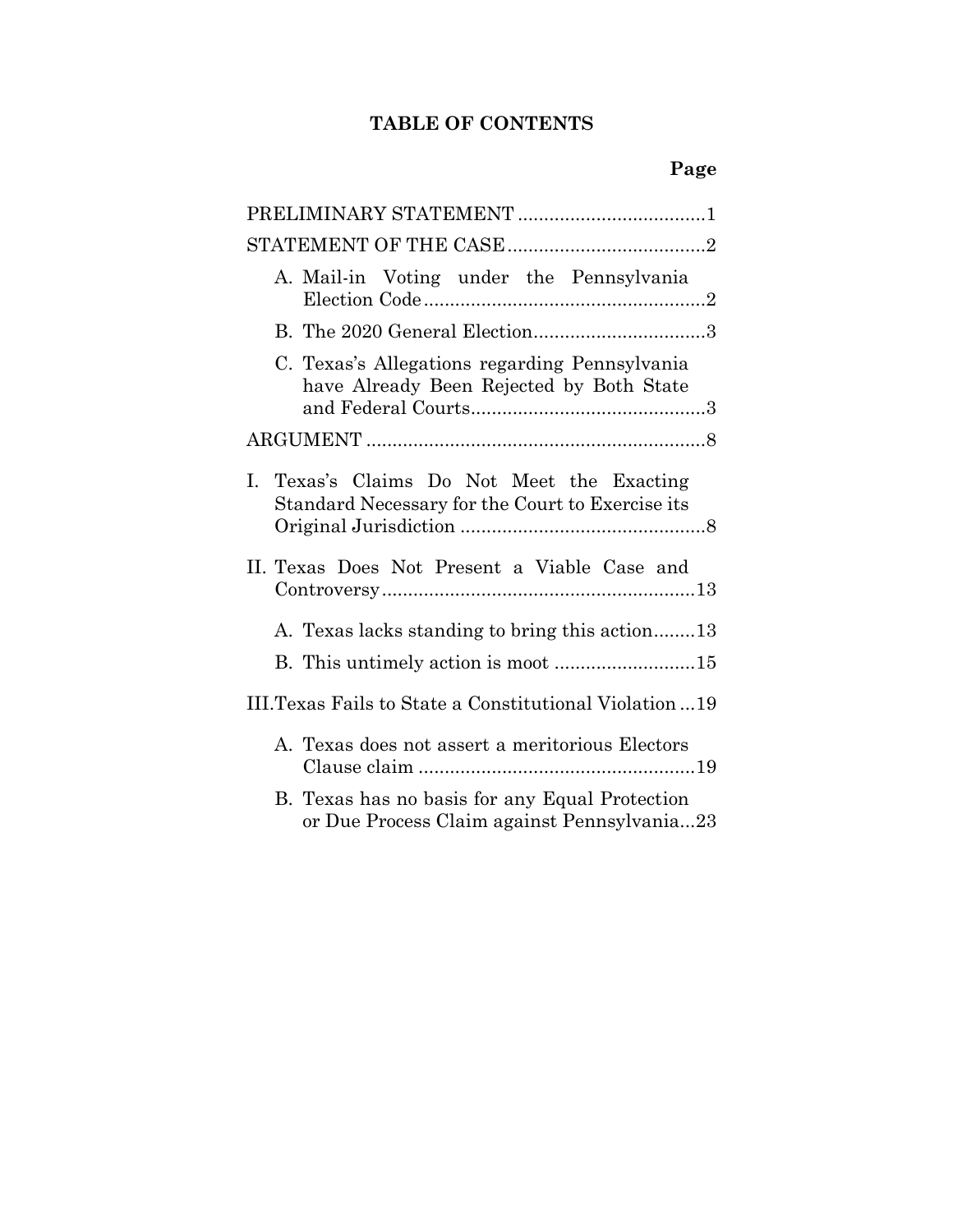| IV. Texas is Not Entitled to the Extraordinary                                                                                                  |
|-------------------------------------------------------------------------------------------------------------------------------------------------|
|                                                                                                                                                 |
| A. Texas cannot meet the high standard for                                                                                                      |
| B. Texas's request to disenfranchise tens of<br>millions of voters who reasonably relied upon<br>the law at the time of the election does great |
| damage to the public interest 30                                                                                                                |
|                                                                                                                                                 |
|                                                                                                                                                 |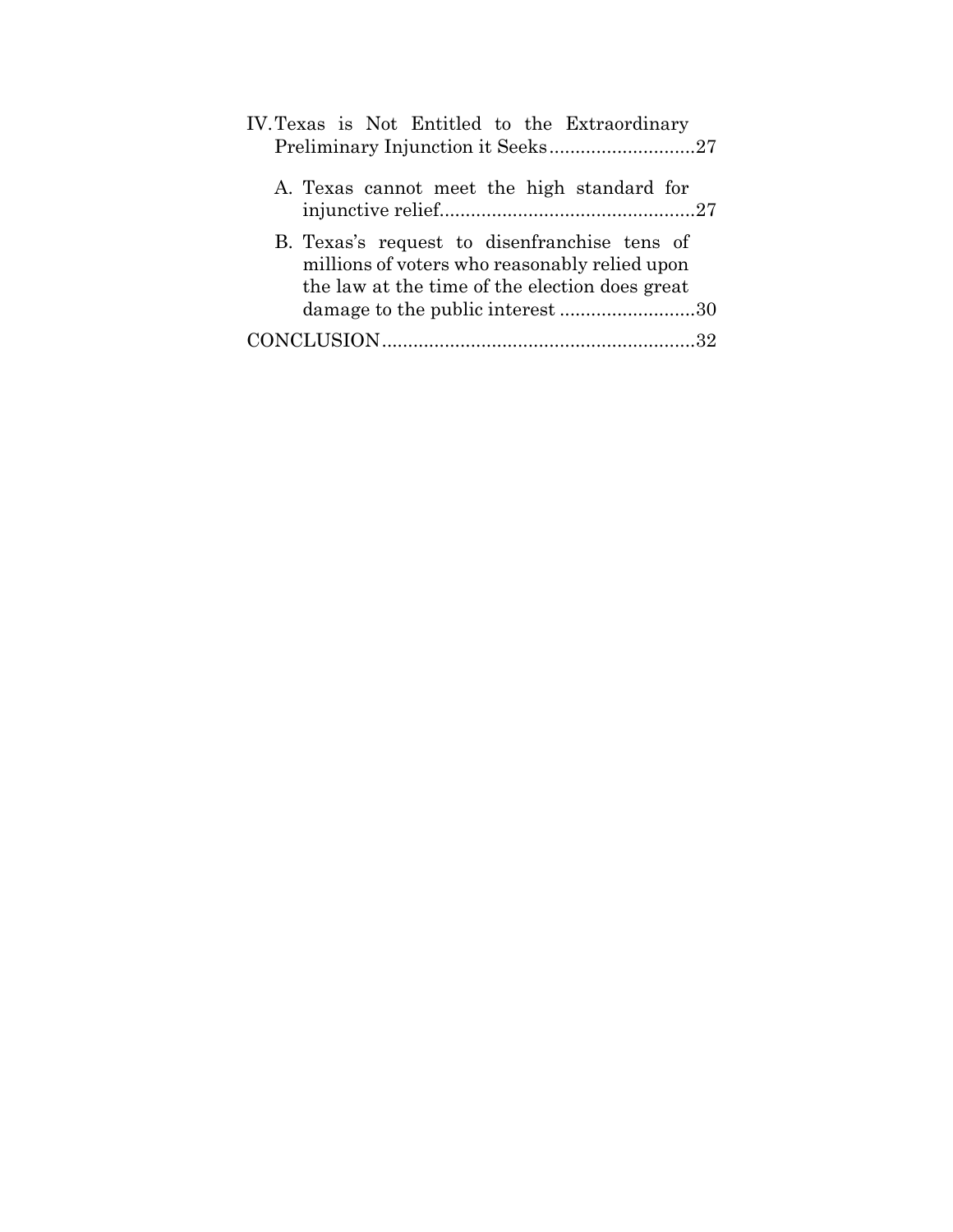## **TABLE OF AUTHORITIES**

| Cases                                                                           | Page |
|---------------------------------------------------------------------------------|------|
| Afran v. McGreevey,                                                             |      |
| Alabama v. North Carolina,                                                      |      |
| Alfred L. Snapp & Son, Inc. v. Puerto Rico, ex rel.,                            |      |
| Allen v. State Bd. of Elections,                                                |      |
| Andino v. Middleton,<br>2020 WL 5887393 (U.S. Oct. 5, 2020). 18                 |      |
| Andino v. Middleton,                                                            |      |
| Arizona State Legislature v. Arizona Indep.<br>Redistricting Comm'n,            |      |
| Arizona v. New Mexico,                                                          |      |
| Beame v. Friends of the Earth,                                                  |      |
| Bognet v. Secretary Commonwealth,<br>2020 WL 6686120 (3d Cir. Nov. 13, 2020) 12 |      |
| Brown v. Gilmore,                                                               |      |
| Buckley v. Valeo,                                                               |      |
| Bush v. Gore,                                                                   |      |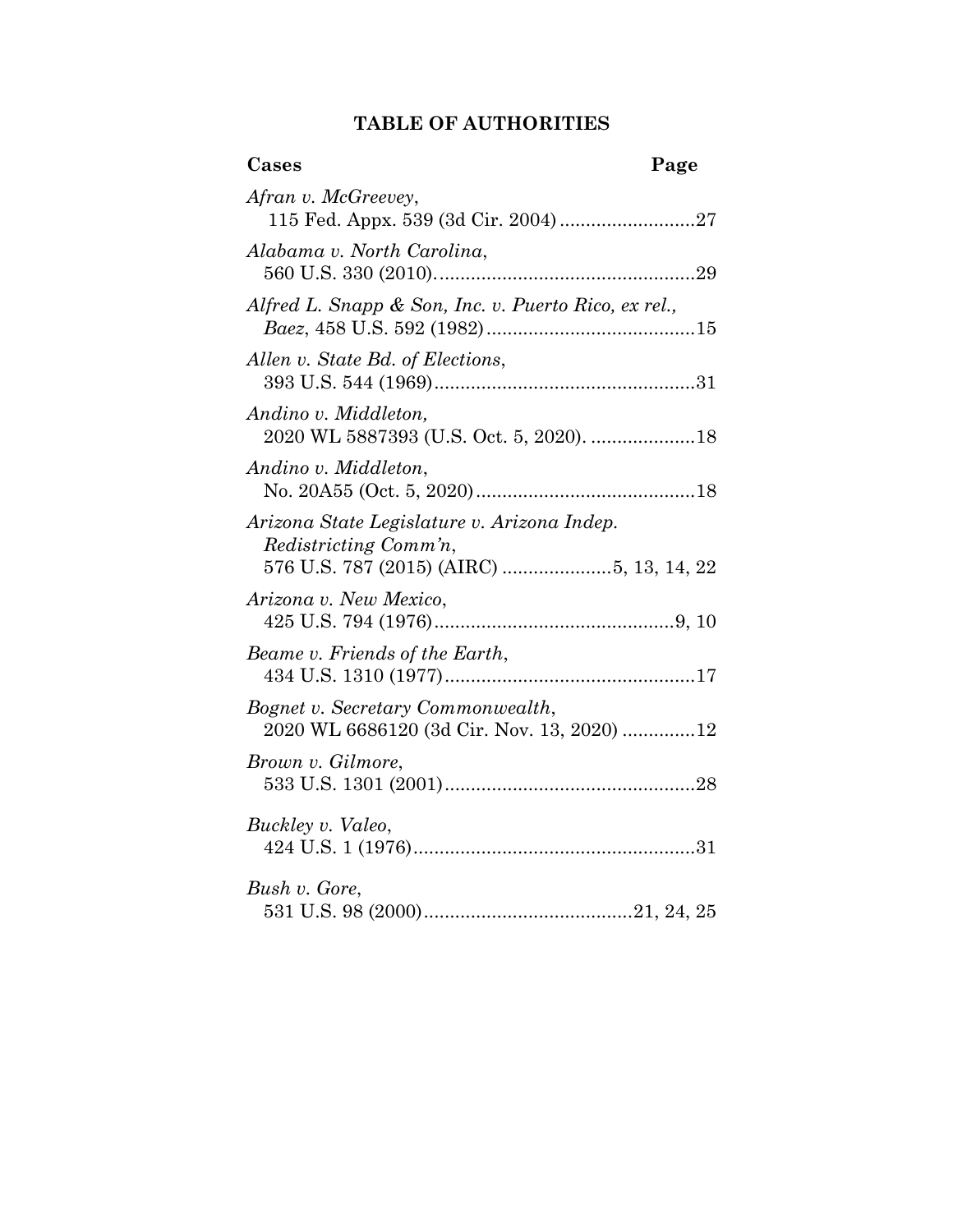| Coleman v. Miller,                                                                                                                          |
|---------------------------------------------------------------------------------------------------------------------------------------------|
| Collins v. City of Harker Heights, Tex.,                                                                                                    |
| Colorado v. Kansas,                                                                                                                         |
| Connor v. Williams,                                                                                                                         |
| County of Sacramento v. Lewis,                                                                                                              |
| Daubert v. Merrell Dow Pharm.,                                                                                                              |
| Democratic Nat'l Comm v. Wisc. State Legislature,<br>No. 20A66, U.S. , 2020 WL 6275871 (2020)21                                             |
| Donald J. Trump for Pres., Inc. v. Sec. of<br>Pennsylvania, No. 20-3371, 2020 WL 7012522<br>(3d Cir. Nov. 27, 2020)  12, 16, 19, 20, 25, 31 |
| EEOC v. Sears, Roebuck & Co.,                                                                                                               |
| Florida v. Georgia,<br>U.S. __, 138 S. Ct. 2502 (2018) 10, 29, 30                                                                           |
| Hotze v. Hollins,<br>No. 20-20574, 2020 WL 6440440 (5th Cir. Nov. 2,                                                                        |
| Hudson v. Palmer,                                                                                                                           |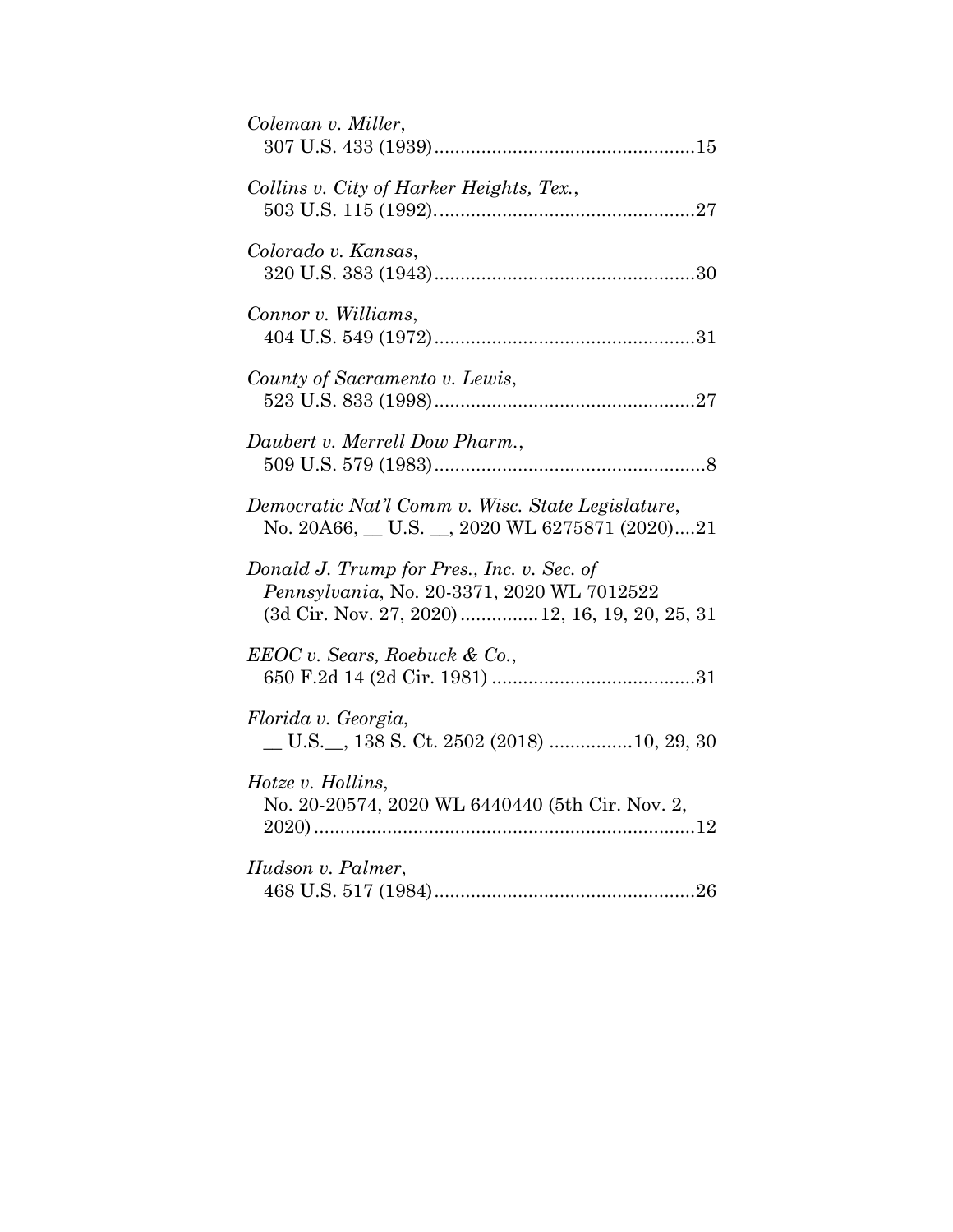| Illinois v. City of Milwaukee,                                                                                                 |
|--------------------------------------------------------------------------------------------------------------------------------|
| In Donald Trump for President, Inc. v. Boockvar,<br>2020 WL 5997680 (W.D. Pa. Oct. 10, 2020)4                                  |
| In re Canvass of Absentee & Mail-in Ballots of<br>November 3, 2020 Gen. Election,<br>29 WAP 2020, 2020 WL 6866415(Pa. Nov. 23, |
| In re Canvassing Observation,<br>$A.3d$ , 2020 WL 6737895 (Pa. 2020) 4, 20                                                     |
| In re November 3, 2020 General Election,                                                                                       |
| Kansas v. Nebraska,                                                                                                            |
| Kelly v. Commonwealth,<br>2020 WL 7018314 (Pa., Nov. 28, 2020) 22                                                              |
| Kumho Tire v. Carmichael,                                                                                                      |
| Louisiana v. Texas,                                                                                                            |
| Maryland v. Louisiana,                                                                                                         |
| McPherson v. Blacker,                                                                                                          |
| Mi Familia Vota v. Abbott,                                                                                                     |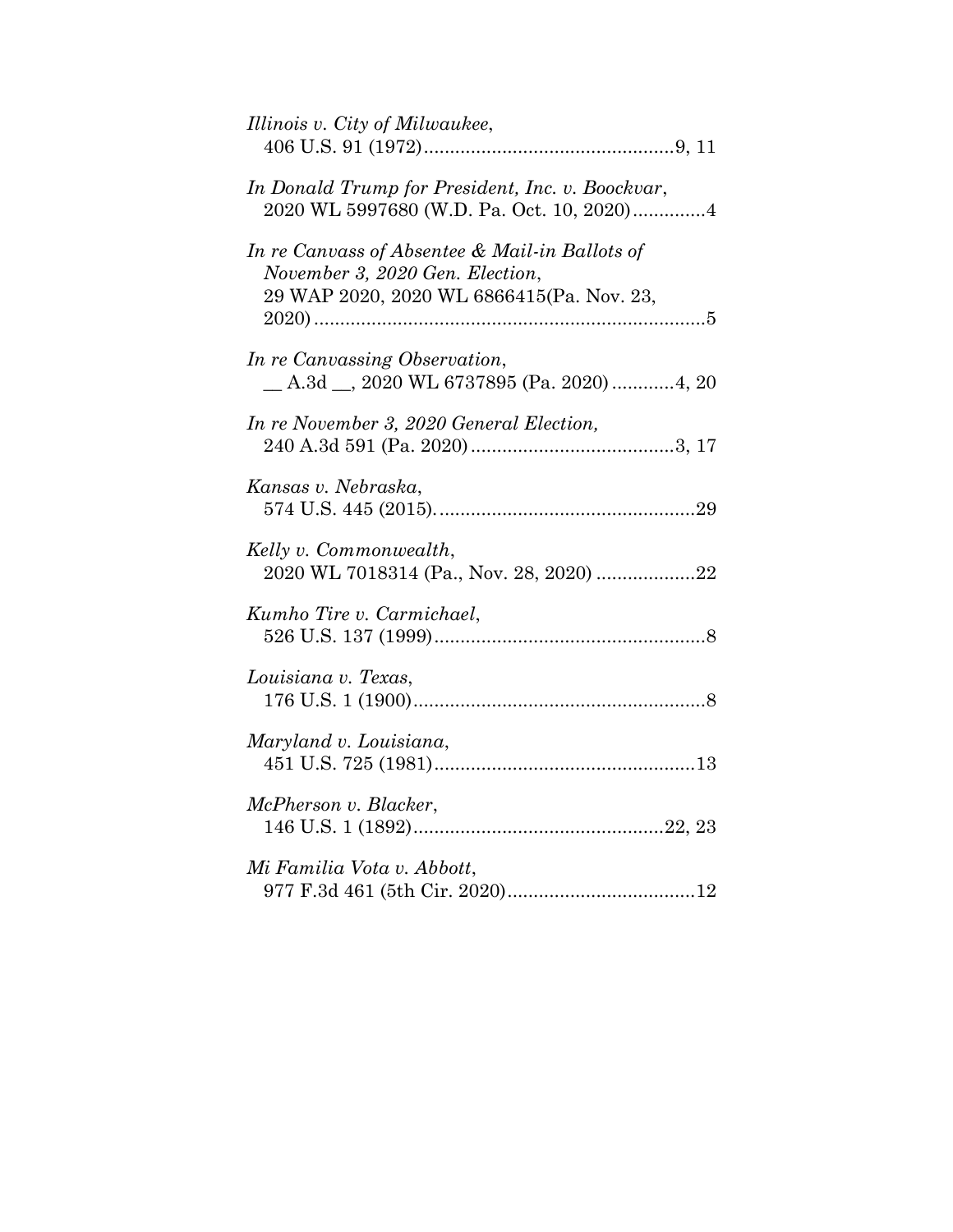| Mississippi v. Louisiana,                           |
|-----------------------------------------------------|
| Missouri v. California,                             |
| New York v. New Jersey,                             |
| Nken v. Holder,                                     |
| Norton v. Shelby Cnty.,                             |
| Ohio Citizens for Responsible Energy, Inc., v. NRC, |
| Pa. Democratic Party v. Boockvar,                   |
| Parratt v. Taylor,                                  |
| Pennsylvania Democratic Party v. Boockvar,          |
| Pennsylvania v. New Jersey,                         |
| People of the State of N.Y. v. New Jersey,          |
| Pool v. City of Houston,                            |
| Precision Instrument Mfg. Co. v. Auto. Maint.       |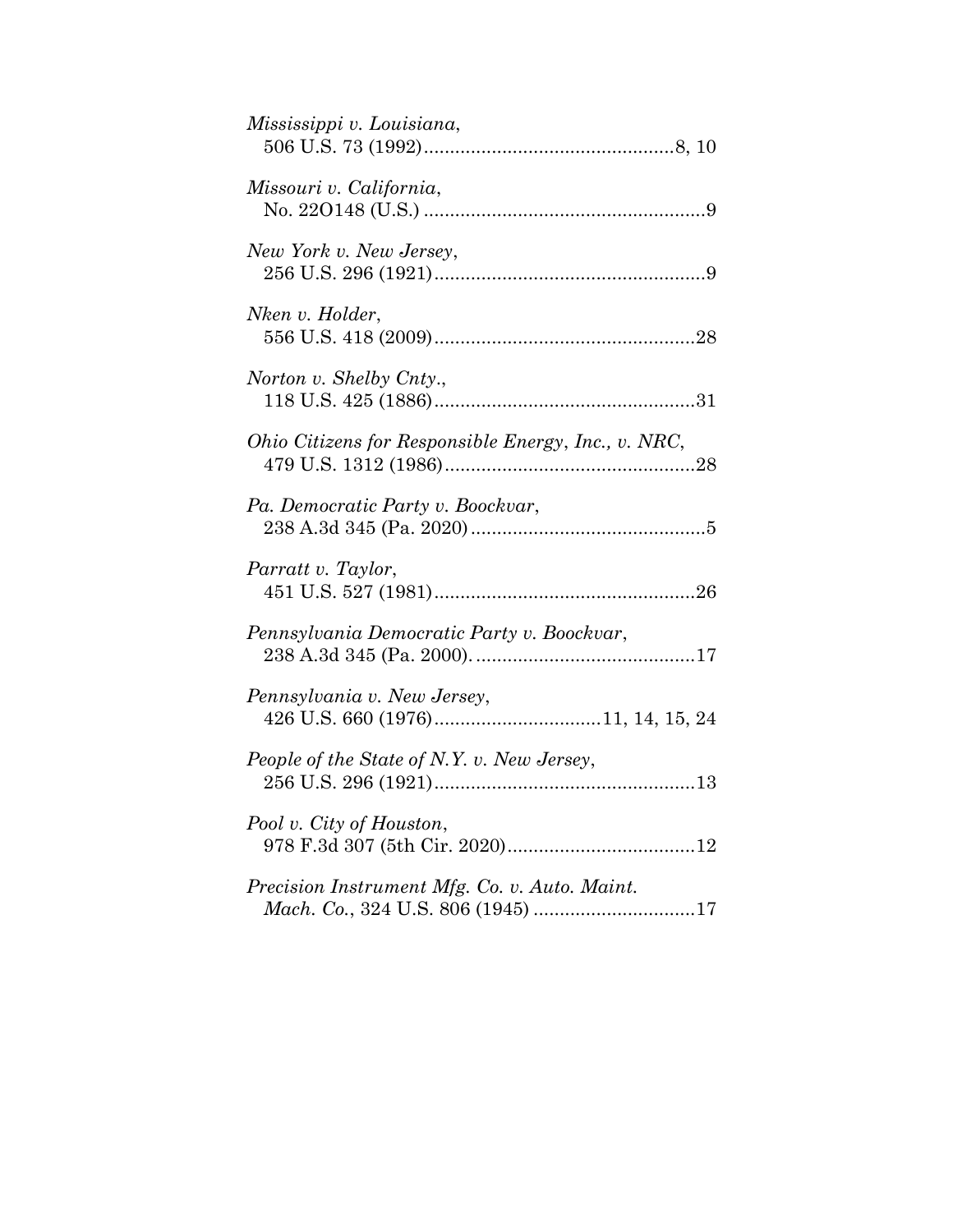| Raines v. Byrd,                      |
|--------------------------------------|
| Republican Party of Pa. v. Boockvar, |
| Reynolds v. Sims,                    |
| Richardson v. Texas Sec'y of State,  |
| Rucho v. Common Cause,               |
| Ruckelshaus v. Monsanto Co.,         |
| Scarnati v. Boockvar,                |
| Short v. Brown,                      |
| Smiley v. Holm,                      |
| Snowden v. Hughes,                   |
| Socialist Labor Party v. Gilligan,   |
| South Carolina v. North Carolina,    |
| Spokeo, Inc. v. Robins,              |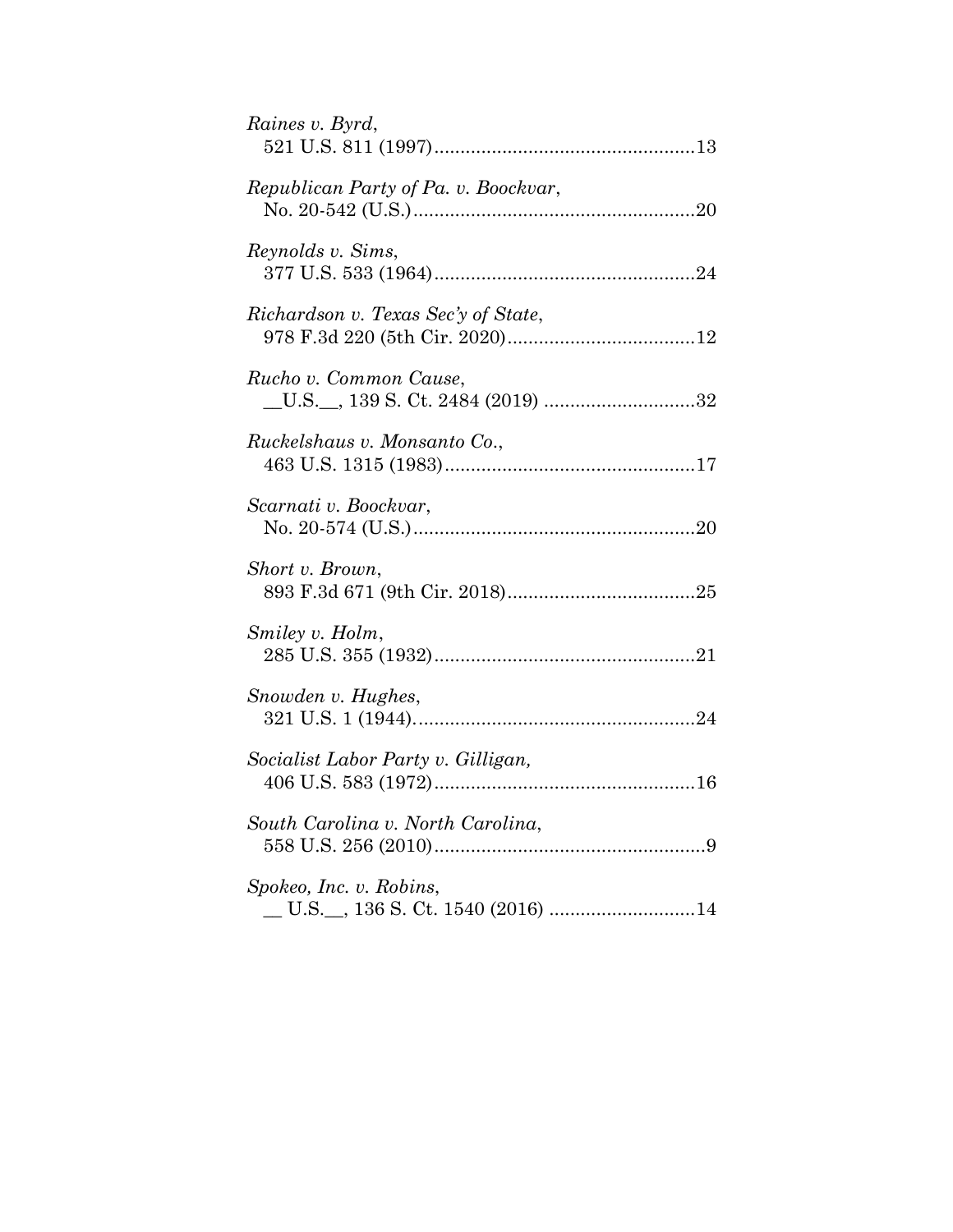| Steel Co. v. Citizens for a Better Environment,                                                     |
|-----------------------------------------------------------------------------------------------------|
| Texas All. for Retired Americans v. Hughs,                                                          |
| Texas Democratic Party v. Abbott,                                                                   |
| Texas League of United Latin Am. Citizens v.<br>Hughs, 978 F.3d 136 (5th Cir. 2020)12               |
| Texas v. New Mexico,                                                                                |
| Trump for President, Inc. v. Sec'y of Pennsylvania,<br>2020 WL 7012522 (3d Cir. Nov. 27, 2020) 4, 5 |
| Trump v. Boockvar,<br>2020 WL 6821992 (M.D. Pa. Nov. 21,                                            |
| Trump v. Boockvar,                                                                                  |
| Trump v. Secretary of Pa.,<br>2020 WL 7012522 (3d Cir. Nov. 27, 2020) 19                            |
| Turner Broadcasting System, Inc. v. FCC,                                                            |
| U.S. Bancorp Mortg. Co. v. Bonner Mail P'ship,                                                      |
| United States v. Nevada,                                                                            |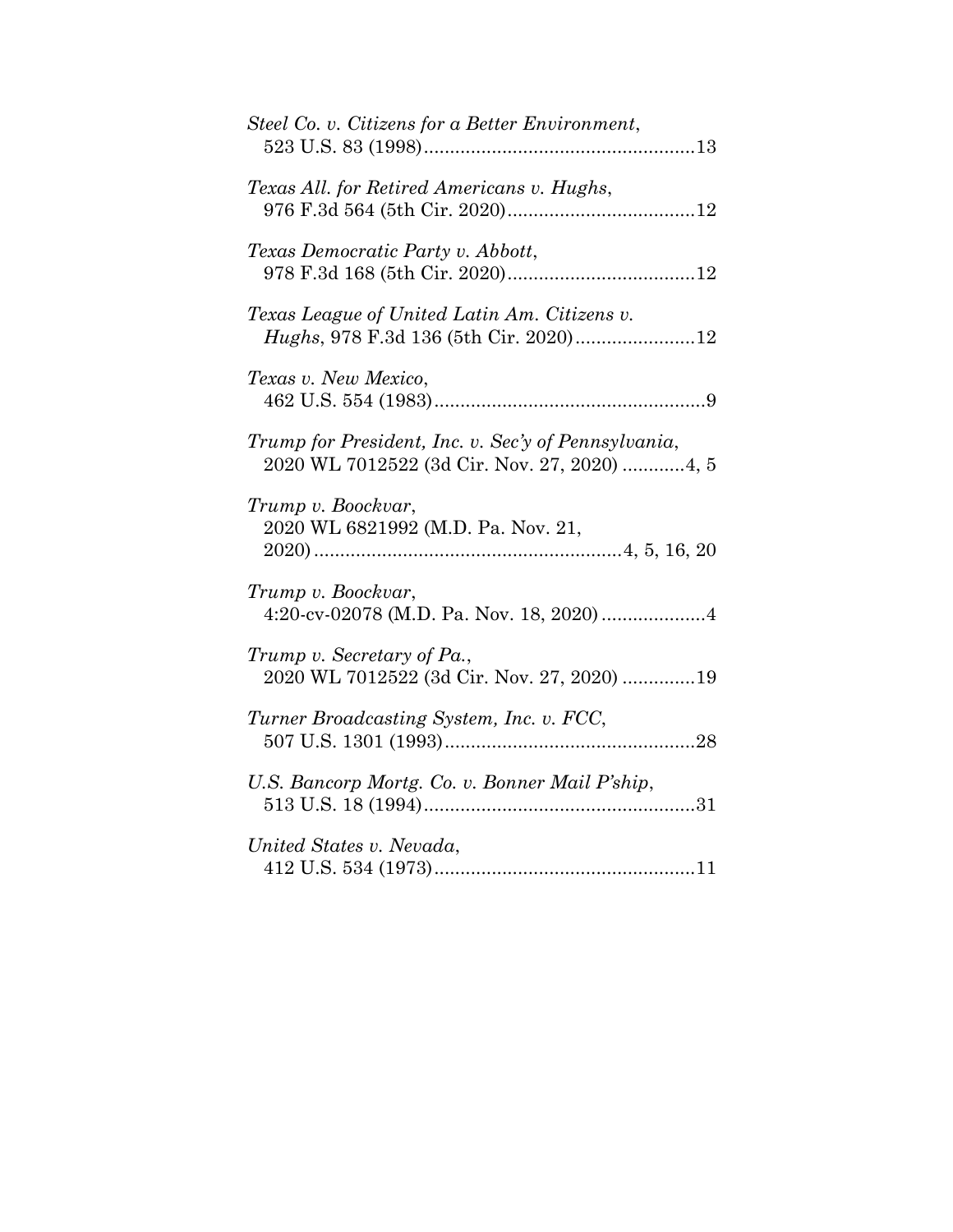|  | Virginia House of Delegates v. Bethune-Hill, |  |
|--|----------------------------------------------|--|
|  |                                              |  |

| Winter v. Natural Resources Def. Council, Inc., |  |
|-------------------------------------------------|--|
|                                                 |  |

# **Constitutional Provisions**

## **Statutes**

| Act of Oct. 31, 2019 (P.L. 552, No. 77), 2019 Pa.  |  |
|----------------------------------------------------|--|
| Legis. Serv. 2019-77 (S.B. 421) (West) ("Act 77")2 |  |

# **Rules**

## **Treatises**

| 17 Charles A. Wright & Arthur R. Miller, Federal |  |
|--------------------------------------------------|--|
|                                                  |  |
|                                                  |  |
| Stephen Shapiro et al., Supreme Court Practice   |  |
|                                                  |  |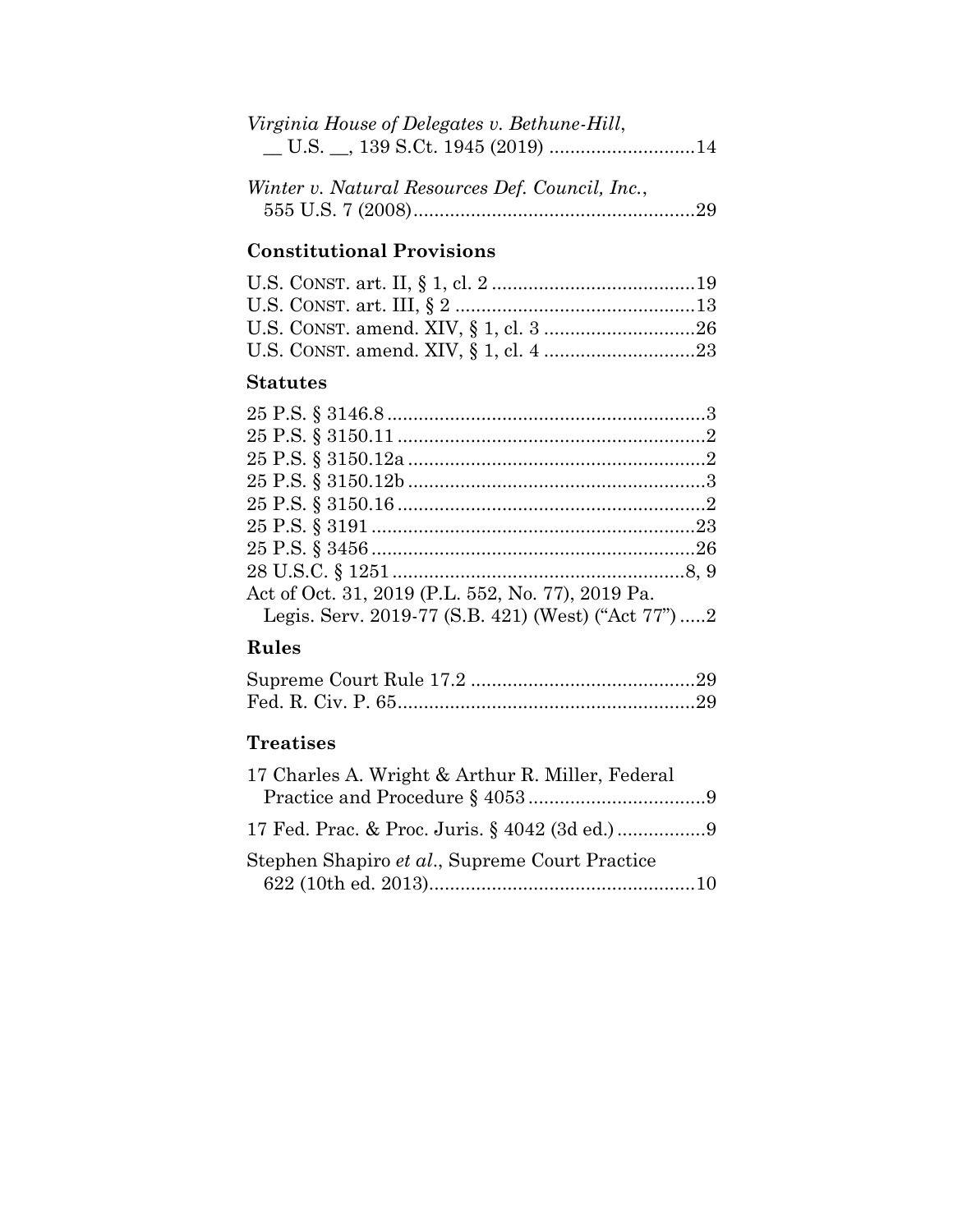#### **PRELIMINARY STATEMENT**

<span id="page-10-0"></span>Since Election Day, State and Federal courts throughout the country have been flooded with frivolous lawsuits aimed at disenfranchising large swaths of voters and undermining the legitimacy of the election. The State of Texas has now added its voice to the cacophony of bogus claims. Texas seeks to invalidate elections in four states for yielding results with which it disagrees. Its request for this Court to exercise its original jurisdiction and then anoint Texas's preferred candidate for President is legally indefensible and is an afront to principles of constitutional democracy.

What Texas is doing in this proceeding is to ask this Court to reconsider a mass of baseless claims about problems with the election that have already been considered, and rejected, by this Court and other courts. It attempts to exploit this Court's sparingly used original jurisdiction to relitigate those matters. But Texas obviously lacks standing to bring such claims, which, in any event, are barred by laches, and are moot, meritless, and dangerous. Texas has not suffered harm simply because it dislikes the result of the election, and nothing in the text, history, or structure of the Constitution supports Texas's view that it can dictate the manner in which four other states run their elections. Nor is that view grounded in any precedent from this Court. Texas does not seek to have the Court interpret the Constitution, so much as disregard it.

The cascading series of compounding defects in Texas's filings is only underscored by the surreal alternate reality that those filings attempt to construct. That alternate reality includes an absurd statistical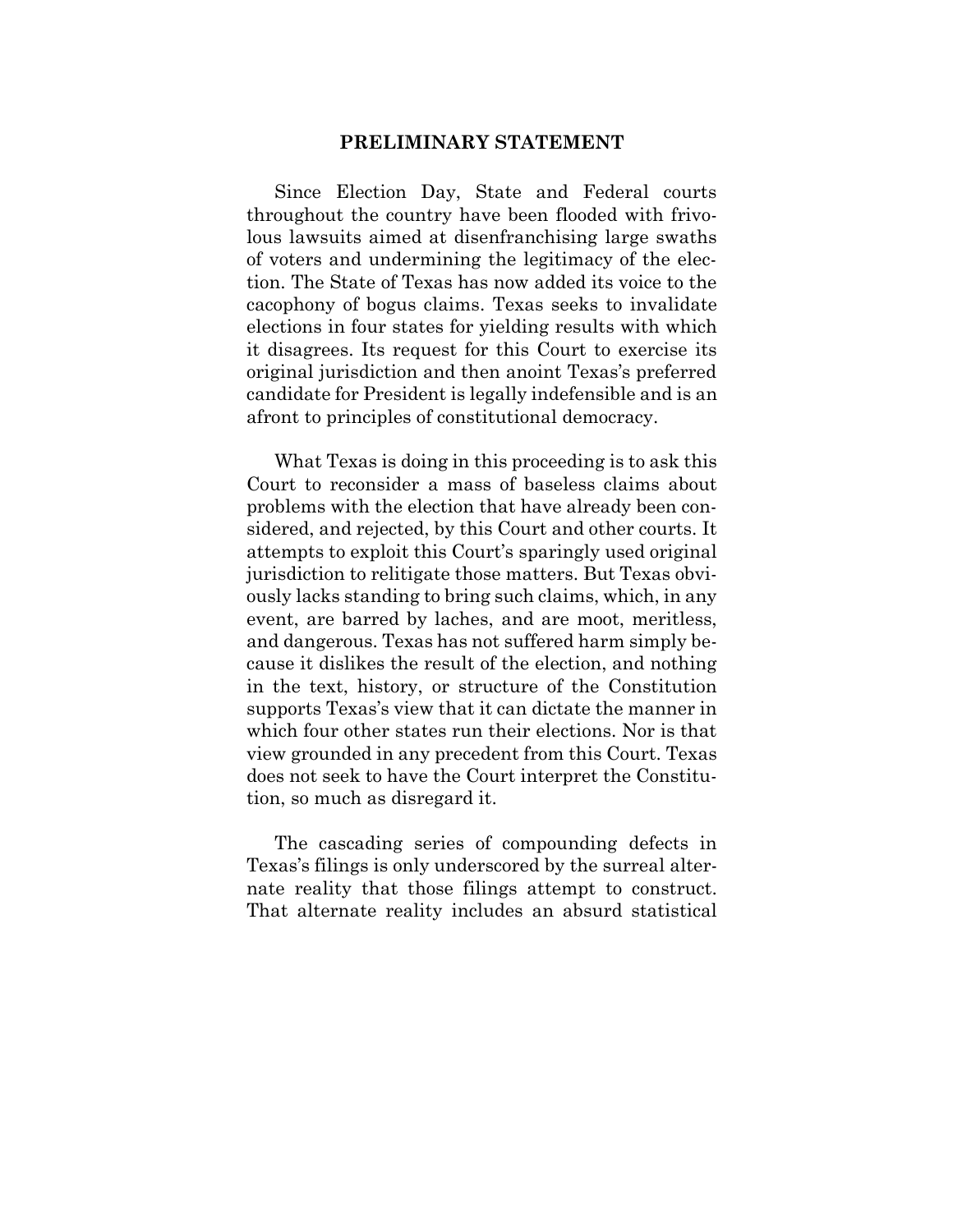analysis positing that the probability of President-Elect Biden winning the election was "one in a quadrillion." Bill of Complaint at 6. Texas's effort to get this Court to pick the next President has no basis in law or fact. The Court should not abide this seditious abuse of the judicial process, and should send a clear and unmistakable signal that such abuse must never be replicated.

#### **STATEMENT OF THE CASE**

#### <span id="page-11-1"></span><span id="page-11-0"></span>**A. Mail-in Voting under the Pennsylvania Election Code**

In 2019, with broad and bipartisan support, the Pennsylvania General Assembly enacted Act 77 of 2019, which made several important updates and improvements to Pennsylvania's Election Code.<sup>1</sup> Among these were provisions that, for the first time, offered the option of mail-in voting to all Pennsylvania electors. *See* 25 P.S. §§ 3150.11-3150.17. This change was a significant development that made it easier for all Pennsylvanians to exercise their right to vote and brought the state in line with the practice of dozens of other states.

Voters had until October 27, 2020, to request a mailin ballot for this year's November 3rd General Election. 25 P.S. § 3150.12a(a). Act 77 set 8:00 p.m. on Election Day as the due date for returning those ballots to the county boards of elections. 25 P.S. § 3150.16. The Election Code provides for a variety of safeguards to ensure

<sup>1</sup> Act of Oct. 31, 2019 (P.L. 552, No. 77), 2019 Pa. Legis. Serv. 2019-77 (S.B. 421) (West) ("Act 77").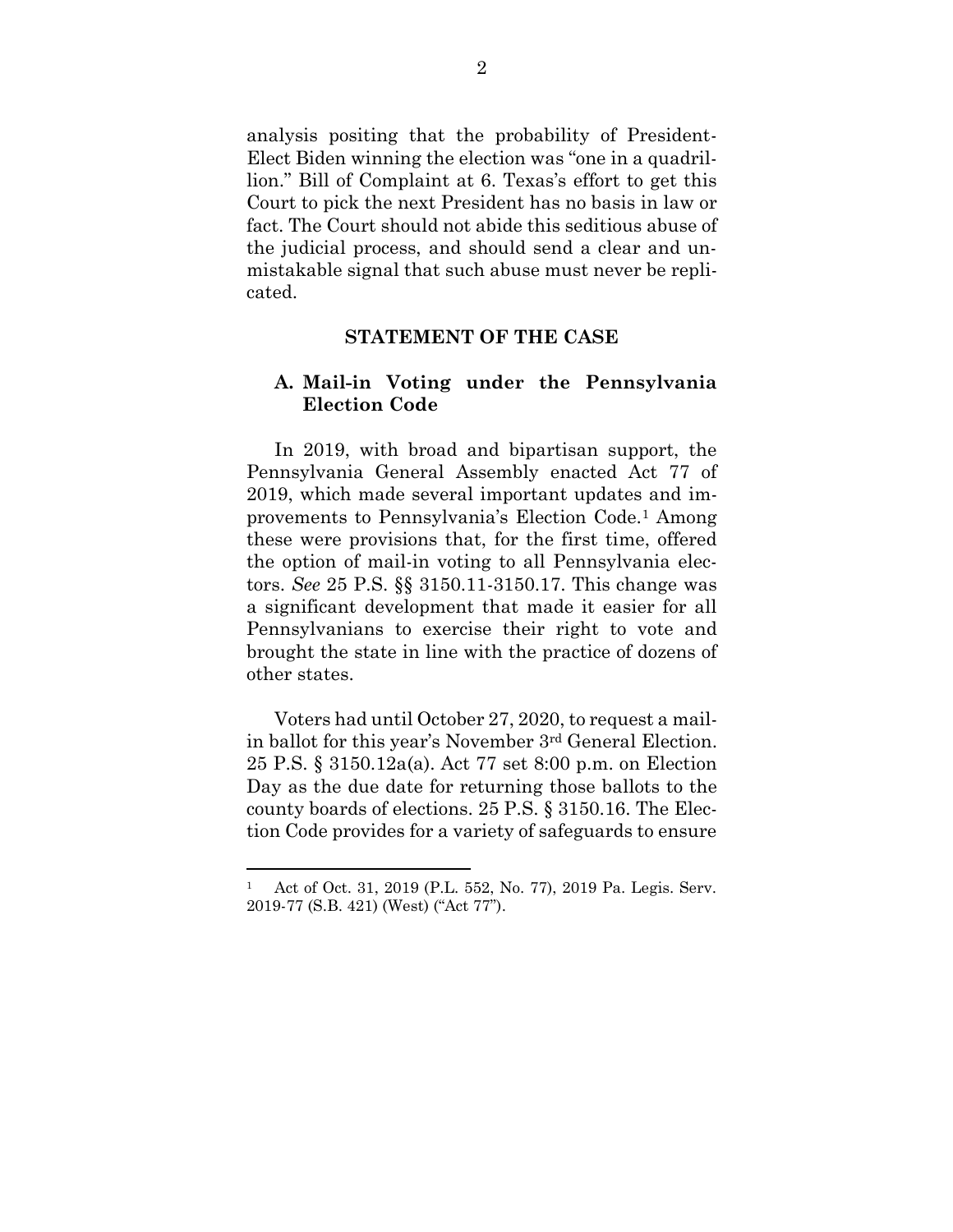the integrity of this process. *See* 25 P.S. § 3146.8(g)(3); 25 P.S. § 3146.2c; 25 P.S. § 3146.8 (g)(4); 25 P.S. § 3150.12b(a)(2).

#### <span id="page-12-0"></span>**B. The 2020 General Election**

On November 3, 2020, the Commonwealth conducted the 2020 General Election. Over 6.9 million Pennsylvanians voted in that election, with over 2.6 million of those voters using mail-in or absentee ballots. The presidential election results were certified, and Governor Wolf signed the Certificate of Ascertainment on November 24, 2020.

## <span id="page-12-1"></span>**C. Texas's Allegations regarding Pennsylvania have Already Been Rejected by Both State and Federal Courts**

Texas offers statements about Pennsylvania law and Pennsylvania's election administration. Befitting of Texas's distance and unfamiliarity with either, those statements are littered with patently false allegations and conclusions.

*First*, Texas asserts that the Secretary "abrogated" the mandatory signature verification requirement for absentee or mail-in ballots. Bill of Complaint at 14-15. This is untrue. *See In re Nov. 3, 2020 Election*, 240 A.3d 591, 610 (Pa. 2020) (Election Code does not authorize county election boards to reject mail-in ballots based on an analysis of a voter's signature. "[A]t no time did the Code provide for challenges to ballot signatures."). Far from usurping any legislative authority, the Pennsylvania Supreme Court refused "to rewrite a statute in order to supply terms which [we]re not present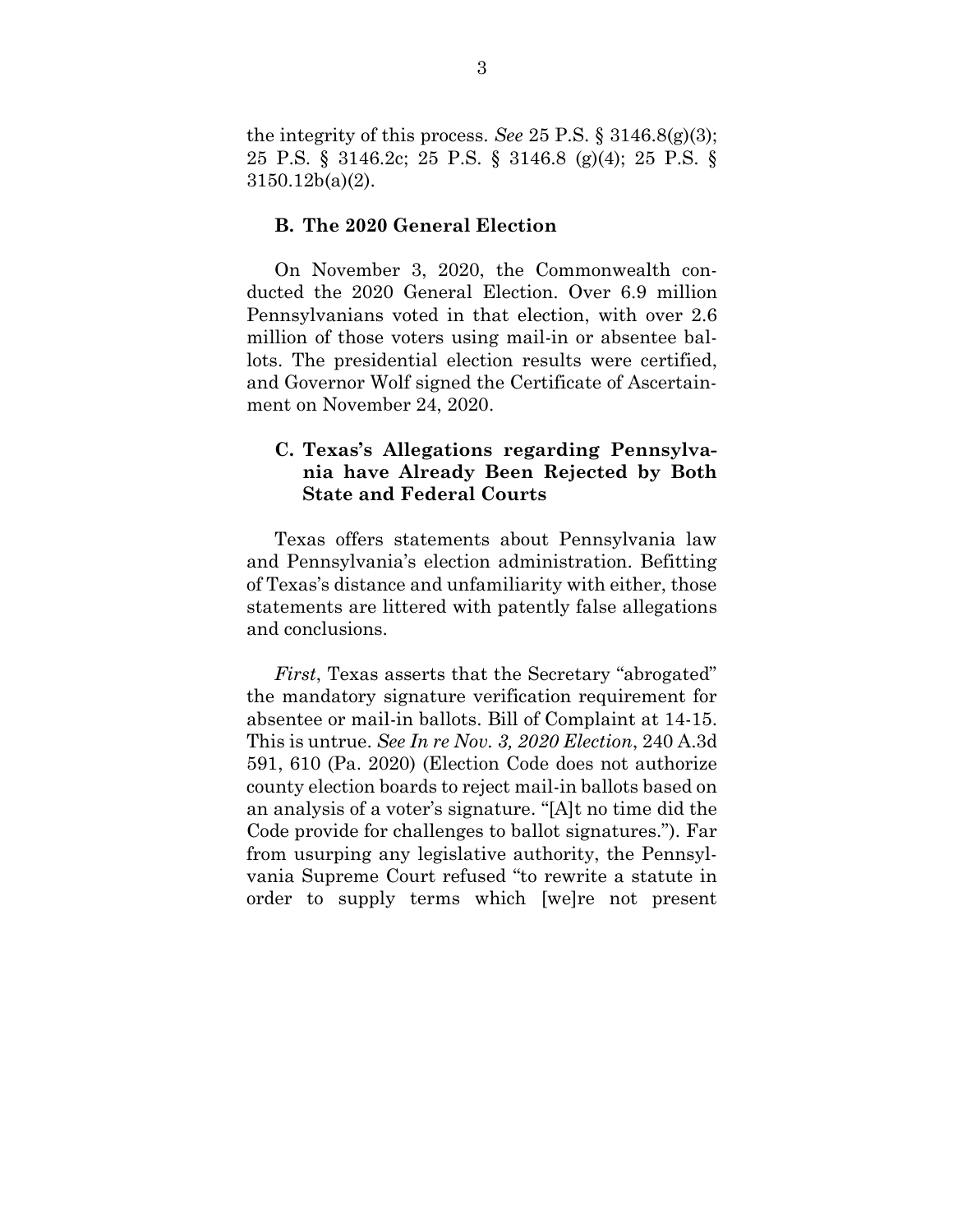therein." *Id.* at 14. A federal judge reached the same result. *See In Donald Trump for President, Inc. v. Boockvar*, 2020 WL 5997680, at \*58 (W.D. Pa. Oct. 10, 2020) ("[T]he Election Code does not impose a signature-comparison requirement for mail-in and absentee ballots.").

*Second*, Texas alleges that certain county boards of elections did not grant poll-watchers access to the opening, counting, and recording of absentee and mailin ballots. Bill of Complaint at 16. This is also untrue. *See In re Canvassing Observation*, \_\_ A.3d \_\_, 2020 WL 6737895, \*8-9 (Pa. 2020) (holding that state law requires candidate representatives to be in the room but the viewing distance is committed to the county boards, which, in that case, was reasonable); *Trump for President, Inc. v. Sec'y of Pennsylvania*, 2020 WL 7012522, at \*8 (3d Cir. Nov. 27, 2020) (affirming dismissal of poll-watcher claim, in part, because the Trump Campaign "has already raised and lost most of these statelaw issues, and it cannot relitigate them here.").

*Third*, Texas asserts that certain counties "adopted [] differential standards favoring voters in Philadelphia and Allegheny Counties with the intent to favor former Vice President Biden." Bill of Complaint at 17. In support of this false assertion, Texas cites to the complaint in *Trump v. Boockvar*, 4:20-cv-02078 (M.D. Pa. Nov. 18, 2020). What Texas neglects to mention is that this complaint was dismissed, *see Trump v. Boockvar*, 2020 WL 6821992 (M.D. Pa. Nov. 21, 2020), and that dismissal was affirmed by the Third Circuit because those charges were backed by neither specific allegations nor evidence, *Trump for President, Inc. v. Sec'y of Pennsylvania*, 2020 WL 7012522, at \*8 (3d Cir.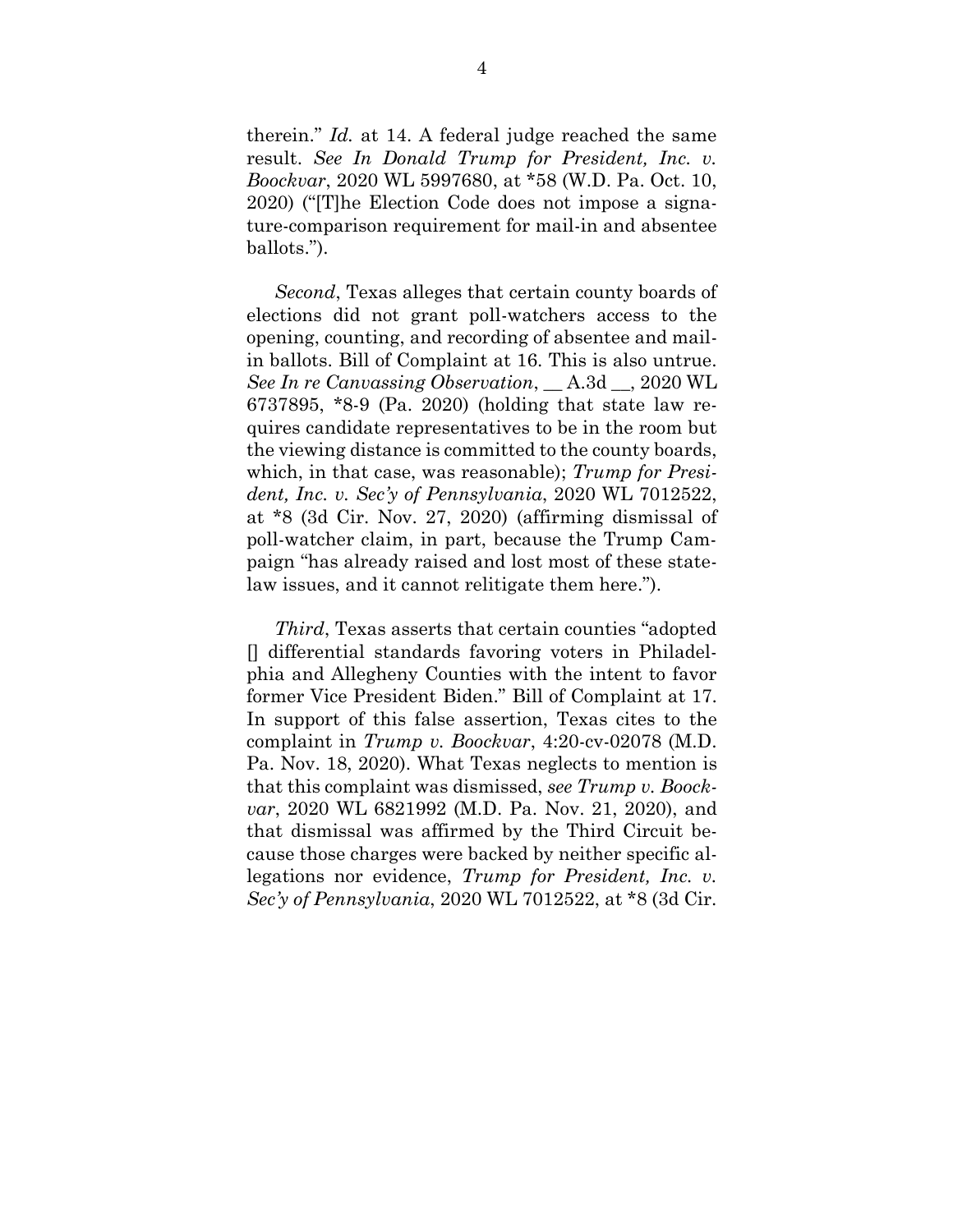Nov. 27, 2020). Texas's suggestion of a wide-ranging conspiracy is a fantasy.

*Fourth*, Texas alleges that certain counties illegally permitted voters to cure minor defects in mail-in ballots. But under Pennsylvania law minor defects—such as a failure to handwrite the voter's name and/or address on the declaration—did not, in fact, void the ballot. *See In re Canvass of Absentee & Mail-in Ballots of November 3, 2020 Gen. Election*, 29 WAP 2020, \_\_ A.3d\_\_, 2020 WL 6866415, \*15 (Pa. Nov. 23, 2020) ("We have conducted that analysis here and we hold that a signed but undated declaration is sufficient and does not implicate any weighty interest. Hence, the lack of a handwritten date cannot result in vote disqualification."); *Trump v. Boockvar*, 2020 WL 6821992, \*12 (M.D. Pa. 2020) ("it is perfectly rational for a state to provide counties discretion to notify voters that they may cure procedurally defective mail-in ballots"), *aff'd* 2020 WL 7012522.

*Fifth*, there was no state law violation when the Pennsylvania Supreme Court temporarily modified the deadline for the receipt of mail-in and absentee ballots, because state constitutional law required it. *See Pa. Democratic Party v. Boockvar*, 238 A.3d 345, 369-72 (Pa. 2020). Under this Court's jurisprudence, nothing in the Elections Clause of Article I "instructs, nor has this Court ever held, that a state legislature may prescribe regulations on the time, place, and manner of holding federal elections in defiance of provisions of the State's constitution." *Arizona State Legislature v. Arizona Indep. Redistricting Comm'n*, 576 U.S. 787, 817- 18 (2015) (*AIRC*). The same is true for the Elector Clause in Article II.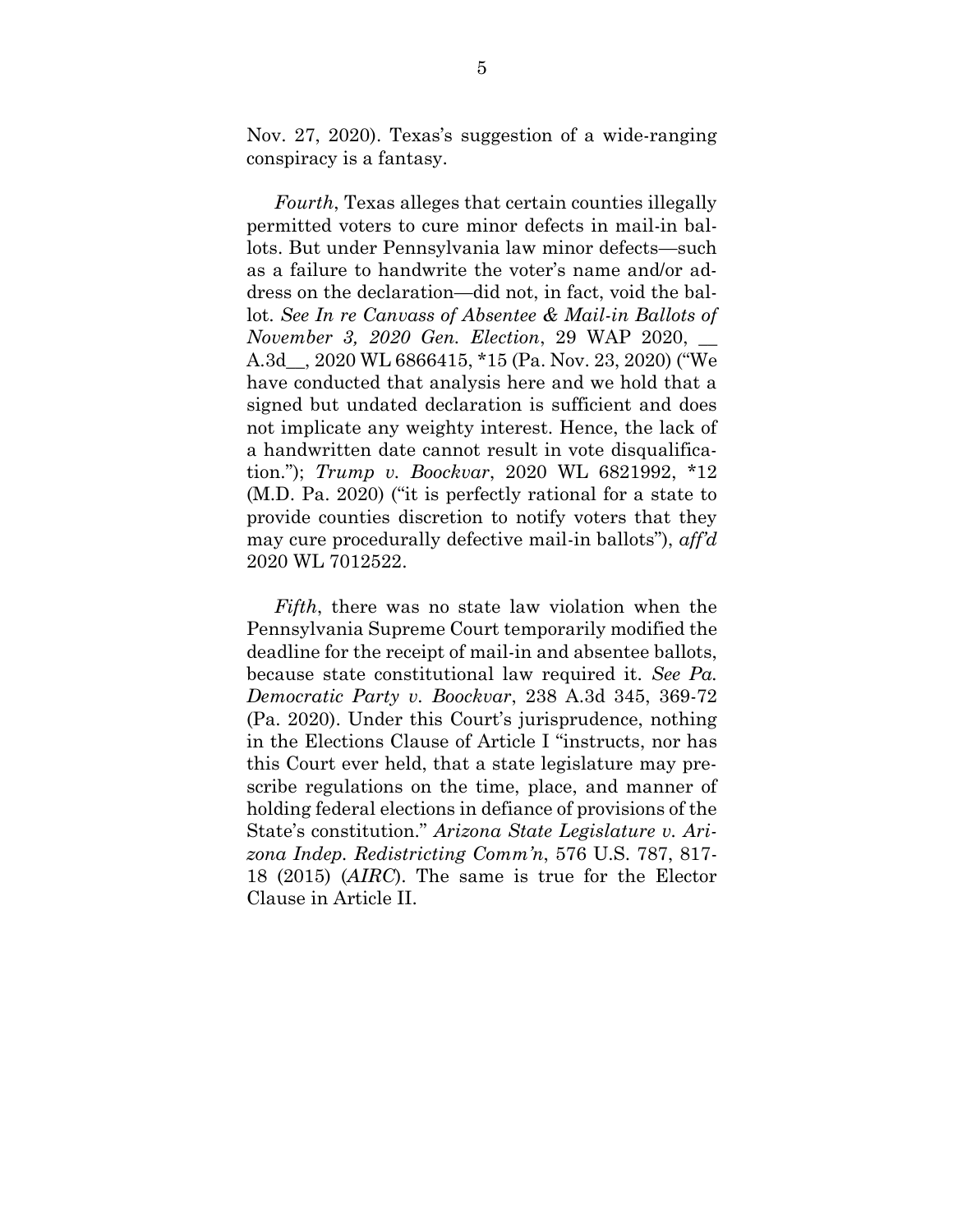*Sixth*, Texas avers that Pennsylvania "broke its promise to the Court to segregate ballots and comingled \* \* \* illegal late ballots." This is also utterly false. The Secretary had already instructed that all ballots received during the three day period be segregated and counted separately. Indeed, Justice Alito adopted these instructions by the Secretary as an order of the Court. And the county boards of elections complied with that order. The qualified ballots received during the three-day extension were segregated and counted separately. That number of ballots is too small to change the outcome of any federal election in Pennsylvania.

*Finally*, Texas cites to two fundamentally faulty reports. The report authored by certain Pennsylvania House Representatives (the "Ryan Report") arrives at incorrect numbers because it mischaracterizes the total number of absentee and mail-in ballots as only mail-in ballots. Of the 3.1 million ballots sent out, 2.7 million were mail-in ballots and 400,000 were absentee ballots.<sup>2</sup> This fundamental error contaminates their calculations.

Texas also relies on a statistical analysis prepared by Charles J. Cicchetti, Ph.D., in support of the assertion that the results in the four defendant states were so improbable as to be evidence of misconduct. Bill of Complaint ¶¶ 9–12. Texas's allegations and Dr. Cicchetti's analysis are nonsense.

<sup>&</sup>lt;sup>2</sup> By the morning of October 27, the total number of absentee and mail-in ballots sent out was already nearly 3.1 million. At no point after October 26 was the number of absentee and mail-in ballots sent below 3 million.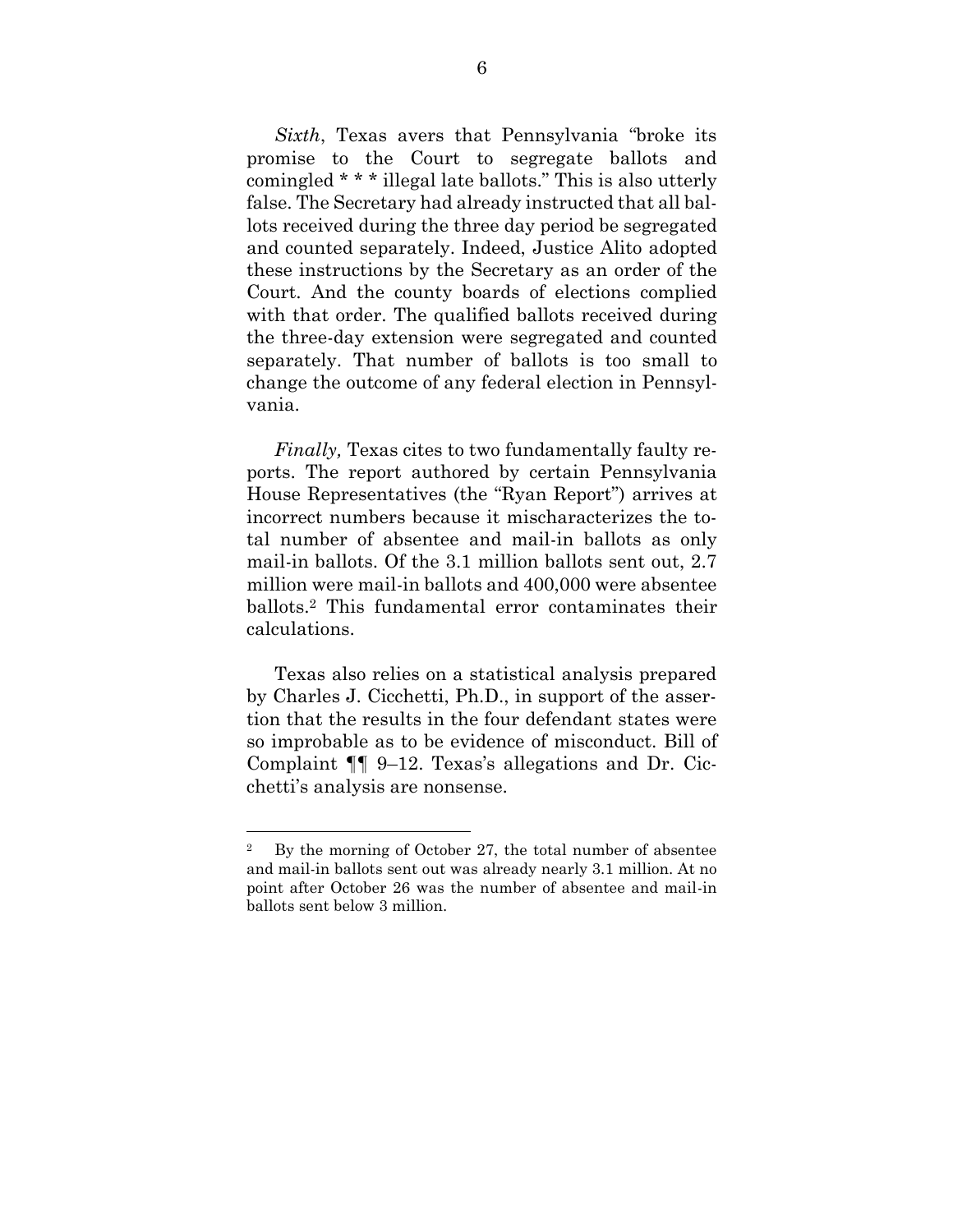Texas first alleges that "[t]he probability of former Vice President Biden winning the popular vote in the four Defendant States \* \* \* independently given President Trump's early lead in those States as of 3 a.m. on November 4, 2020, is less than one in a quadrillion." Bill of Complaint at ¶ 10. It bases this astounding assertion on Dr. Cicchetti's assessment, for each of the states, of the extremely low probability that the votes counted before 3 a.m. and those counted afterwards were "randomly drawn from the same population." App. 4a-6a ¶¶ 15-19. <sup>3</sup> But the votes counted later were indisputably *not* "randomly drawn" from the same population of votes, as those counted earlier were predominantly in-person votes while those counted later were predominantly mail-in votes. And Texas's own complaint shows why the later-counted votes led to such a strong shift in favor of President-Elect Biden: "Significantly, in Defendant States, Democrat [sic] voters voted by mail at two to three times the rate of Republicans." Bill of Complaint at ¶ 39. Both this fact and the expectation that it would result in a shift in President-Elect Biden's favor as mail-in votes were counted were widely reported months ahead of the election.

Texas further claims, again based on Dr. Cicchetti's analysis, that "[t]he same less than one in a quadrillion statistical improbability" can be found "when Mr. Biden's performance in each of those Defendant States is compared to former Secretary of State Hilary Clinton's performance in the 2016 general election." Bill of Complaint at ¶ 11. For this assertion, Dr. Cicchetti

We cite to the Appendix attached to the Motion to Expedite as "App."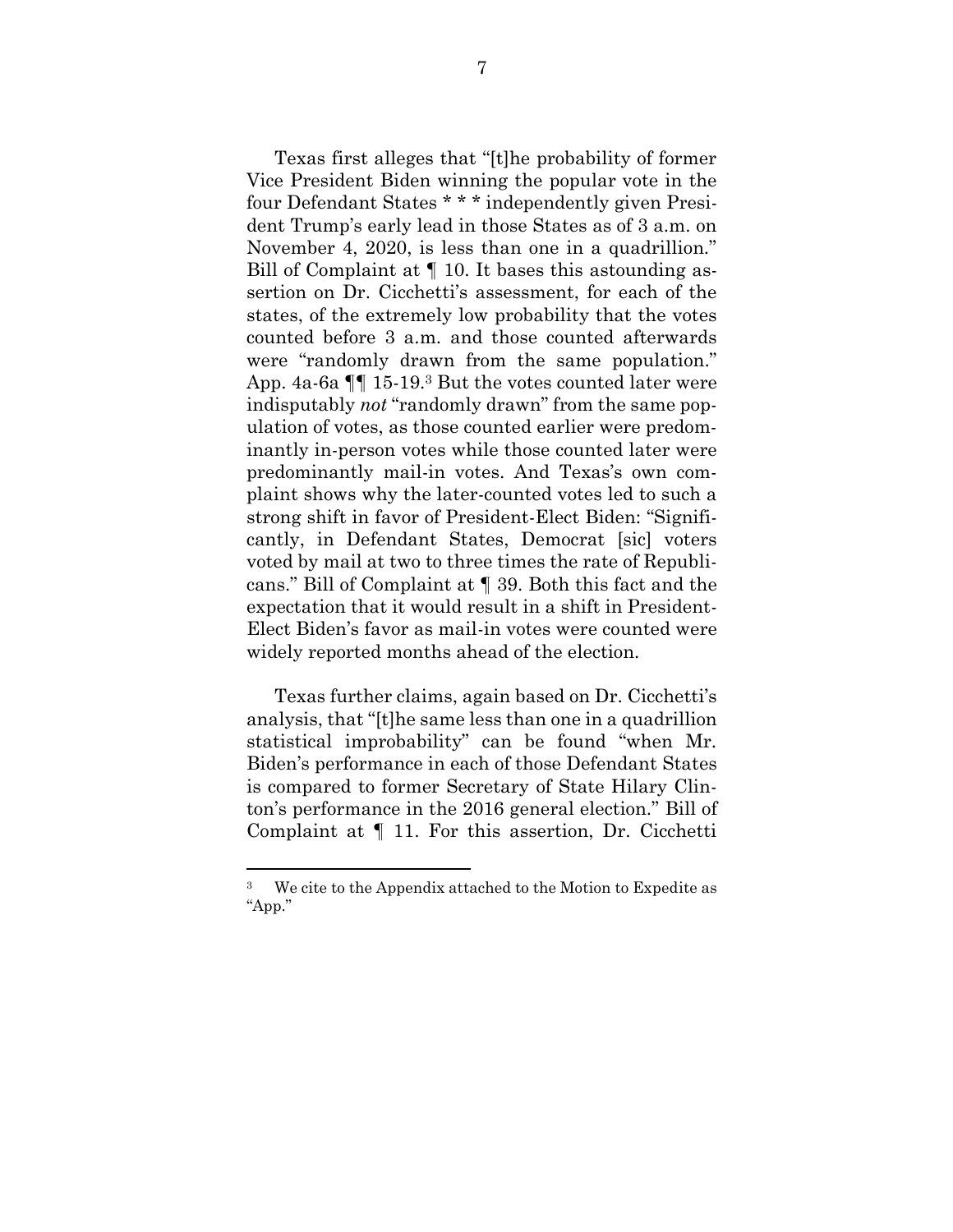simply assumes that the likelihood of a given Pennsylvania voter in 2020 voting for Biden was the same as that of a Pennsylvania voter in 2016 voting for Hillary Clinton—and then concludes, based on that assumption, that the 2020 results were quite improbable. App. 6a ¶¶ 18–20. But it should not be necessary to point out that the 2016 and 2020 elections were, in fact, separate events, and any analysis based on the assumption that voters in a particular state would behave the same way in two successive presidential elections is worthless.<sup>4</sup>

#### **ARGUMENT**

## <span id="page-17-1"></span><span id="page-17-0"></span>**I. Texas's Claims Do Not Meet the Exacting Standard Necessary for the Court to Exercise its Original Jurisdiction**

While this Court has "original and exclusive jurisdiction of all controversies between two or more States," 28 U.S.C. § 1251(a), this Court has "said more than once that [its] original jurisdiction should be exercised only 'sparingly.'" *Mississippi v. Louisiana*, 506 U.S. 73, 76 (1992). The authority to adjudicate original disputes between States is of a "delicate and grave \* \* \* character," *Louisiana v. Texas*, 176 U.S. 1, 15 (1900), because it calls upon the Court to exercise the "extraordinary" power "to control the conduct of one state at the suit of another," *New York v. New Jersey*, 256 U.S. 296, 309 (1921).

<sup>4</sup> Dr. Cicchetti's methodology and conclusions would utterly fail the basic *Daubert*/*Kumho* standards. *See Daubert v. Merrell Dow Pharm.*, 509 U.S. 579 (1983); *Kumho Tire v. Carmichael*, 526 U.S. 137 (1999). His report certainly provides no basis for disenfranchising tens of millions of voters across four states.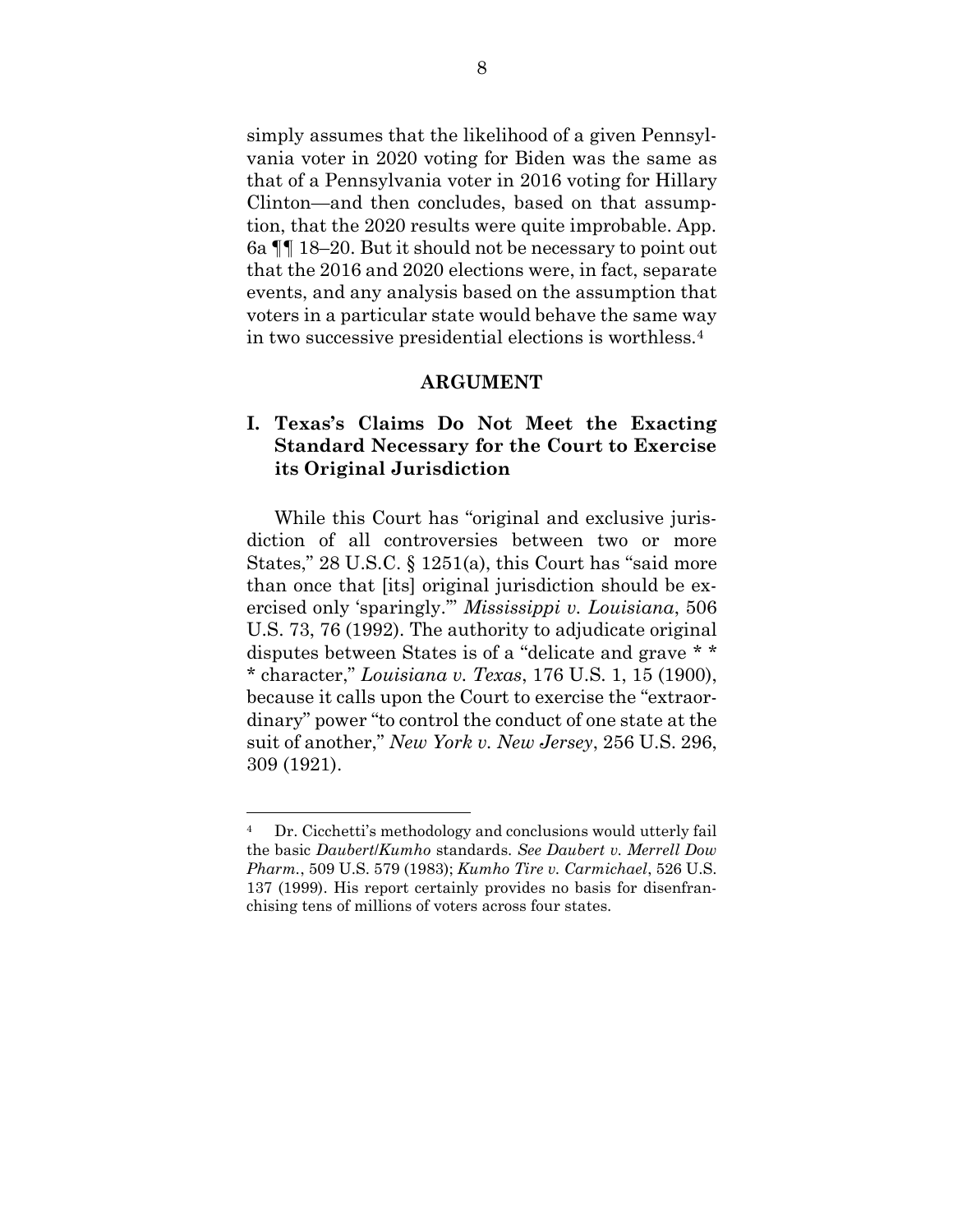More practically, this Court is "not well suited to assume the role of a trial judge." *South Carolina v. North Carolina*, 558 U.S. 256, 278 (2010) (Roberts, C.J. concurring). "Original jurisdiction diverts the Court from vital tasks it is well equipped to perform to tasks that warrant judicial resolution only as a final resort after more political processes have failed." 17 Fed. Prac. & Proc. Juris. § 4042 (3d ed.).

For these reasons, this Court has interpreted the Constitution and 28 U.S.C.  $\S$  1251(a) as making its original jurisdiction "obligatory only in appropriate cases," *Illinois v. City of Milwaukee*, 406 U.S. 91, 93 (1972), and as providing it "with substantial discretion to make case-by-case judgments as to the practical necessity of an original forum in this Court," *Texas v. New Mexico*, 462 U.S. 554, 570 (1983). 5

The Court assesses two factors in determining whether a case is appropriate for original jurisdiction:

<sup>5</sup> Texas argues that this Court's original jurisdiction is mandatory, not discretionary. That, of course, is contrary to long-standing precedent and hornbook constitutional law. *See, e.g.*, *Arizona v. New Mexico*, 425 U.S. 794, 796 (1976); *Texas v. New Mexico*, 462 U.S. 554, 570 (1983); *see also* 17 Charles A. Wright & Arthur R. Miller, Federal Practice and Procedure § 4053 ("Reasons not less cogent point to the need of the exercise of a sound discretion in order to protect this Court from an abuse of the opportunity to resort to its original jurisdiction in the enforcement by States of claims against citizens of other States."). This case, presented to the Court in an emergency posture, provides no occasion for the Court to overrule its long-standing precedent. Indeed, the Court has recently declined exactly such an invitation, *see Missouri v. California*, No. 148, Orig., Pltfs. Br. 13 n.1, and to do so in this case would only further enmesh this Court in election disputes across the Nation.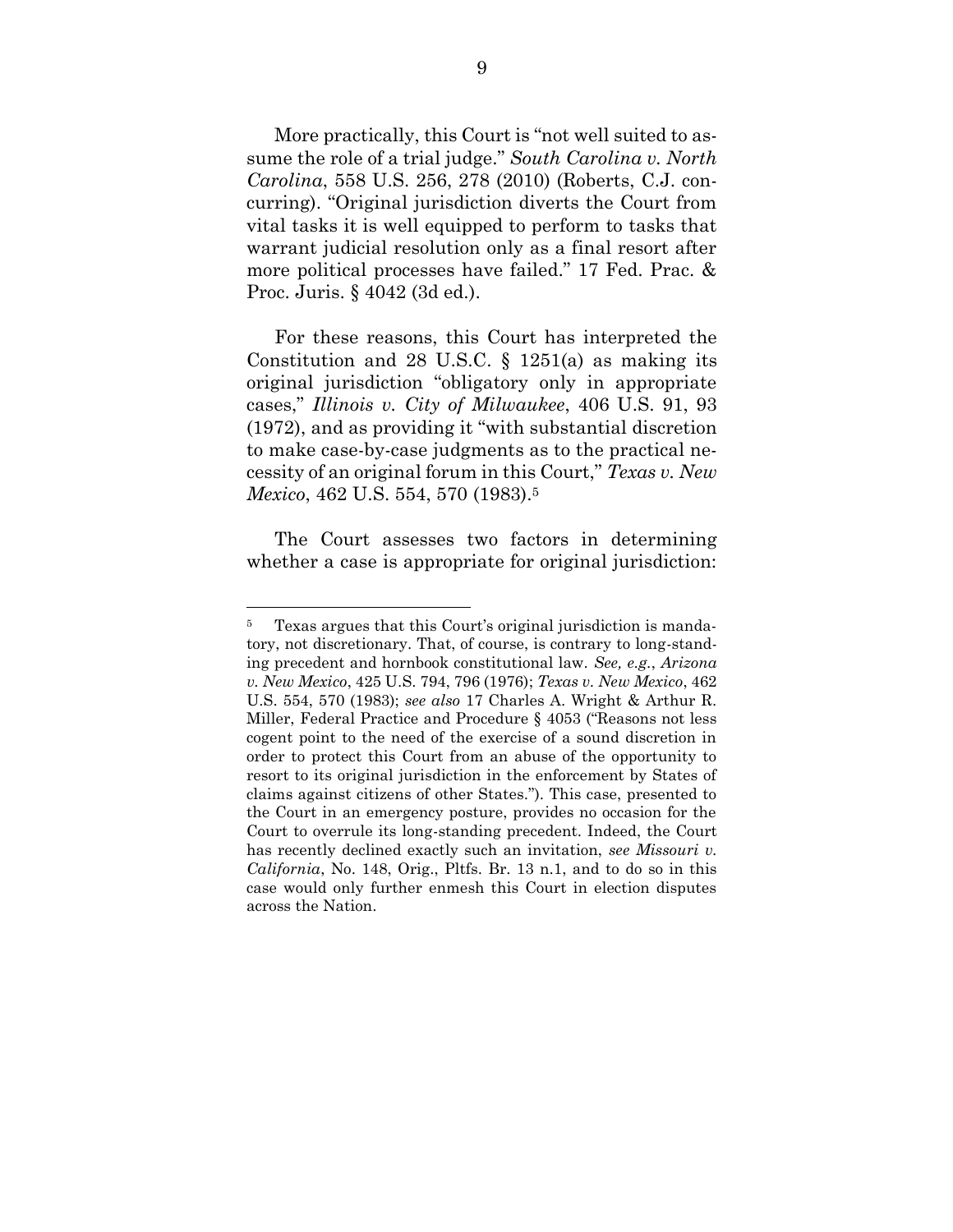(1) the nature of the interest of the complaining State, focusing on the seriousness and dignity of the claim, and (2) the "availability of an alternative forum in which the issue tendered can be resolved." *Mississippi*, 506 U.S. at 77. Neither factor supports an exercise of original jurisdiction here.

1. Before this Court "can be moved to exercise its extraordinary power under the Constitution to control the conduct of one State at the suit of another, the complaining State must demonstrate that it has suffered a threatened invasion of rights that is of serious magnitude." *Florida v. Georgia*, 138 S. Ct. 2502, 2514 (2018) (internal quotation marks omitted). Generally, this Court exercises original jurisdiction to only hear claims that implicate core sovereign interests, such as disputes over boundaries or bodies of water. *See* Stephen Shapiro *et al*., Supreme Court Practice 622 (10th ed. 2013). The "model case" for exercise of original jurisdiction is an interstate dispute "of such seriousness that it would amount to *casus belli* if the States were fully sovereign." *Texas*, 462 U.S. at 571, n.18.

This dispute, on the other hand, involves Pennsylvania's interpretation of its own laws, and Texas's disagreement with that interpretation. *See Arizona*, 425 U.S. at 798 ("It would, indeed, be anomalous were this Court to be held out as a potential principal forum for settling [controversies" when "States and nonresidents clash over the application of state laws."). And Texas's claims are neither serious nor dignified. It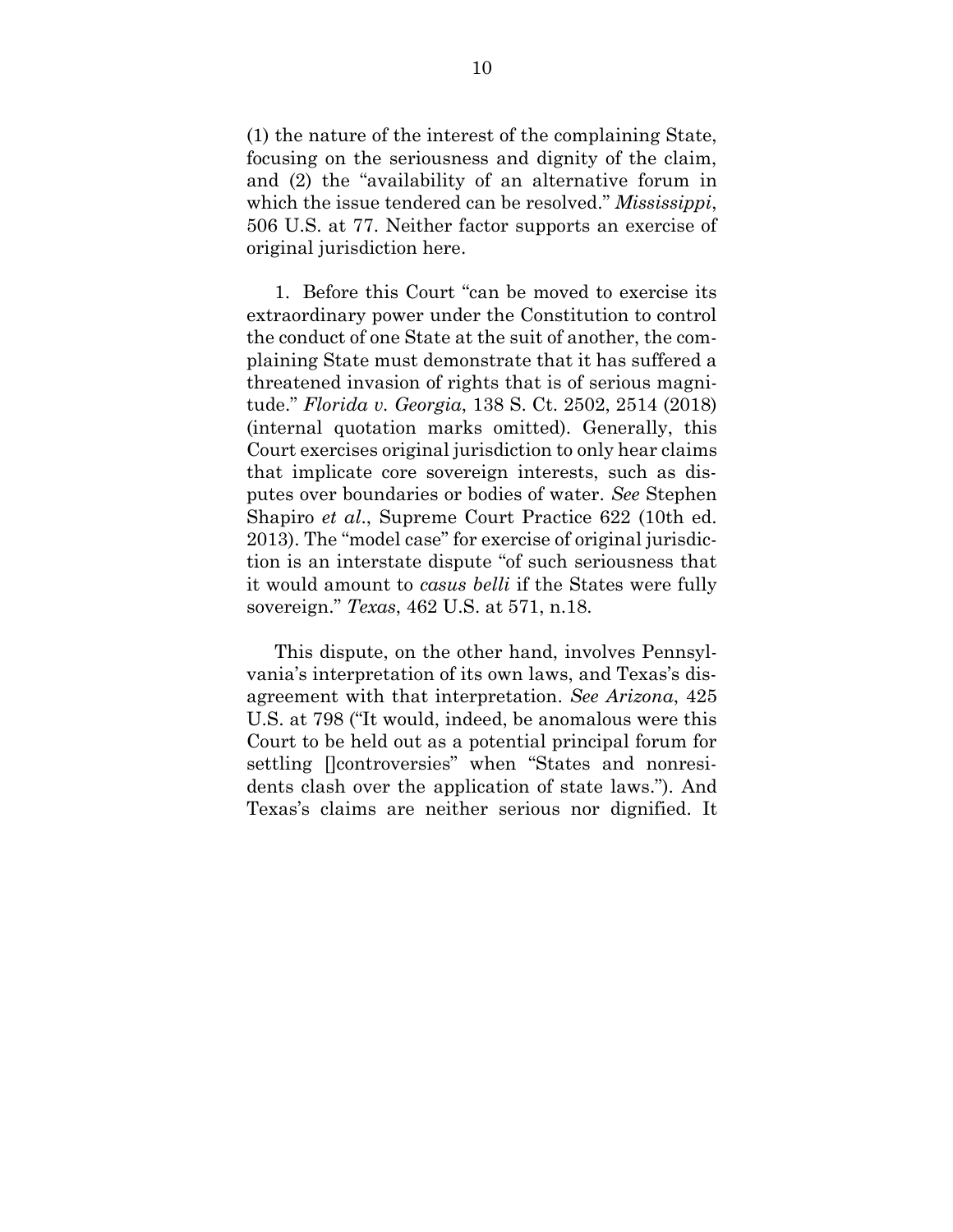seeks to challenge the integrity of, and commandeer, the election procedures of four sister States.<sup>6</sup>

Far from trying to vindicate its own sovereign or quasi-sovereign interests, Texas is ultimately seeking redress for the political preferences of those of its citizens who voted for President Trump. *See Pennsylvania v. New Jersey*, 426 U.S. 660, 665 (1976) (per curiam) (States cannot, through *parens patriae*, bring an action in this Court's original jurisdiction litigating the personal claims of its citizens. Otherwise, this Court's "docket would be inundated"). In so doing, Texas repeats the same false allegations of election fraud that have already been repeatedly rejected by other courts. *See supra* at 3-6. And its request for relief—to disenfranchise tens of millions of voters who reasonably relied upon the law—is uniquely unserious.

2. Original jurisdiction will not be exercised when there is an adequate alternative forum for resolution of the issues at controversy. *See Illinois*, 406 U.S. at 93; *United States v. Nevada*, 412 U.S. 534, 538 (1973). This Court is far from the only forum to resolve the claims presented by Texas. Again, as detailed above, other litigants have pursued many of the identical claims in state courts, lower federal courts, and in this Court's appellate jurisdiction.

Texas has not demonstrated that the merits of its claims, already considered and rejected by trial and appellate courts across the Nation, are somehow

<sup>6</sup> After reviewing the substance of our sister states' responses, Pennsylvania aligns with Georgia, Michigan, and Wisconsin in their efforts to safeguard against this challenge to our sovereignty.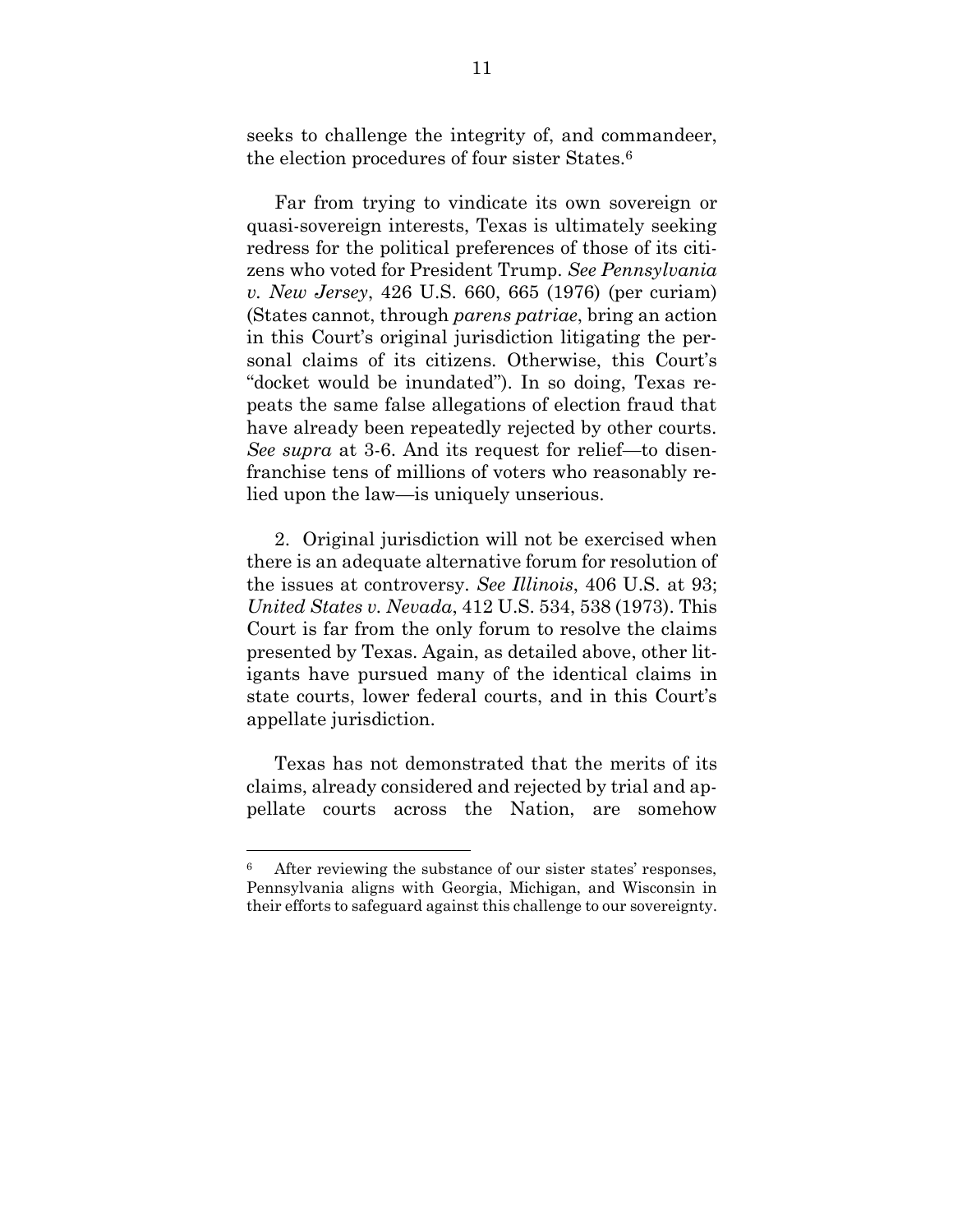different. *See, e.g., Donald J. Trump for Pres., Inc. v. Sec. of Pennsylvania*, 20-3371, 2020 WL 7012522, at \*2 (3d Cir. Nov. 27, 2020); *Bognet v. Secretary Commonwealth of Pennsylvania*, 2020 WL 6686120 (3d Cir. Nov. 13, 2020). This Court's original jurisdiction is not an avenue to circumvent the regular certiorari process when claims have been repeatedly rejected by lower courts on the merits.

Finally, if original jurisdiction is allowed, this type of litigation will crowd the Court's docket every four years. Given the global pandemic, many States were forced to modify their election process, including mailin voting procedures. Texas did.<sup>7</sup> And most, if not every, state has been sued during this election. Texas has. *See e.g. Hotze v. Hollins*, 20-20574, 2020 WL 6440440, at \*1 (5th Cir. Nov. 2, 2020); *Pool v. City of Houston*, 978 F.3d 307 (5th Cir. 2020); *Richardson v. Texas Sec'y of State*, 978 F.3d 220 (5th Cir. 2020); *Texas Democratic Party v. Abbott*, 978 F.3d 168 (5th Cir. 2020); *Mi Familia Vota v. Abbott*, 977 F.3d 461 (5th Cir. 2020); *Texas League of United Latin Am. Citizens v. Hughs*, 978 F.3d 136 (5th Cir. 2020); *Texas All. for Retired Americans v. Hughs*, 976 F.3d 564 (5th Cir. 2020). And like Pennsylvania, Texas has prevailed in a large majority of these challenges. But if such failed or frivolous lawsuits are sufficient to raise a question about the integrity of a state's election—as Texas argues then such an action could be filed against *any* state in *every* presidential election.

<sup>7</sup> *See* Texas Gov. Abbott's July 27, 2020 Proclamation modifying and suspending certain provision of the Texas Election Code, [https://gov.texas.gov/uploads/files/press/PROC\\_COVID-](https://gov.texas.gov/uploads/files/press/PROC_COVID-19_Nov_3_general_election_IMAGE_07-27-2020.pdf)

[<sup>19</sup>\\_Nov\\_3\\_general\\_election\\_IMAGE\\_07-27-2020.pdf](https://gov.texas.gov/uploads/files/press/PROC_COVID-19_Nov_3_general_election_IMAGE_07-27-2020.pdf) (last visited 12/9/2020).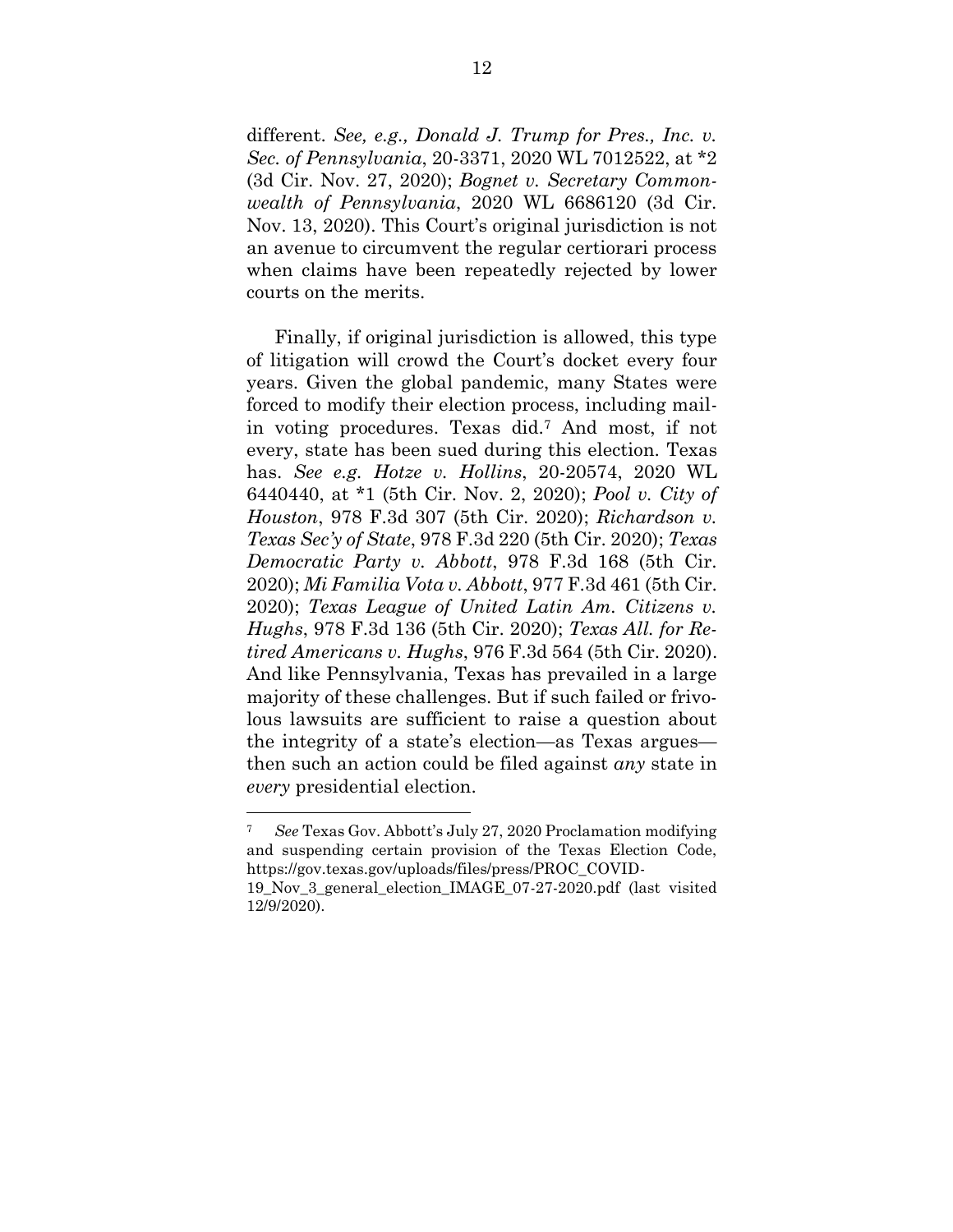Let us be clear. Texas invites this Court to overthrow the votes of the American people and choose the next President of the United States. That Faustian invitation must be firmly rejected.

## <span id="page-22-0"></span>**II. Texas Does Not Present a Viable Case and Controversy**

#### <span id="page-22-1"></span>**A. Texas lacks standing to bring this action**

Article III, Section 2 of the United States Constitution limits the jurisdiction of the federal courts to resolving "cases" and "controversies." U.S. CONST. art. III, § 2; *Raines v. Byrd*, 521 U.S. 811, 818 (1997). That same jurisdictional limitation applies to actions sought to be commenced in the Court's original jurisdiction. *Maryland v. Louisiana*, 451 U.S. 725, 735-36 (1981). To establish standing, the demanding party must establish a "triad of injury in fact, causation, and redressability." *Steel Co. v. Citizens for a Better Environment*, 523 U.S. 83, 103 (1998). More specifically, that the plaintiff has suffered injury to a legally protected interest, which injury is "fairly traceable to the challenged action and redressable by a favorable ruling." *AIRC*, 576 U.S. at 800; *see also Maryland*, 451 U.S. at 736. This Court has "always insisted on strict compliance with this jurisdictional standing requirement." *Raines*, 521 U.S. at 819. For invocation of the Court's original jurisdiction, this burden is even greater: "[t]he threatened invasion of rights must be of serious magnitude and it must be established by clear and convincing evidence." *People of the State of N.Y. v. New Jersey*, 256 U.S. 296, 309 (1921). Texas fails to carry this heavy burden.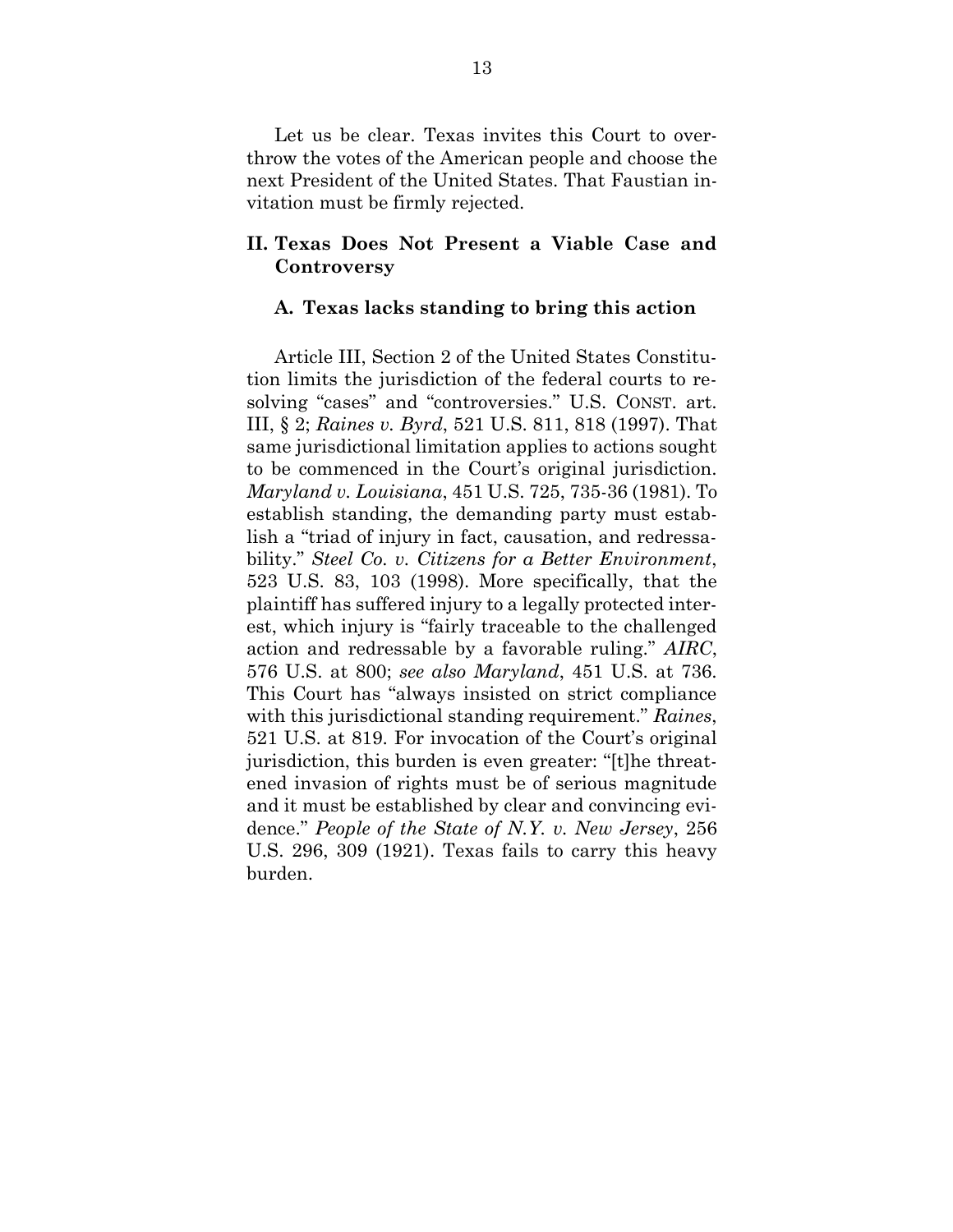*First*, Texas cannot establish it suffered an injury in fact. An injury in fact requires a plaintiff to show the "invasion of a legally protected interest"; that the injury is both "concrete and particularized"; and that the injury is "actual or imminent, not conjectural or hypothetical." *Spokeo, Inc. v. Robins*, 136 S. Ct. 1540, 1548 (2016). According to Texas, the alleged violations of Pennsylvania's Election Code undermined the authority granted to the Pennsylvania General Assembly under the Electors Clause.<sup>8</sup> Motion at 3, 10-11, 13-15. But as the text of the Electors Clause itself makes clear, the injury caused by the alleged usurpation of the General Assembly's constitutional authority belongs to that institution. *AIRC,* 576 U.S. at 800 (legislature claimed that it was stripped of its responsibility for redistricting vested in it by the Elections Clause). The State of Texas is not the Pennsylvania General Assembly. *See Virginia House of Delegates v. Bethune-Hill*, \_\_ U.S. \_\_, 139 S.Ct. 1945, 1953 (2019) (noting the "mismatch between the body seeking to litigate [the Virginia House of Delegates] and the body to which the relevant constitutional provision allegedly assigned exclusive redistricting authority [the General Assembly]").

*Second*, Texas's claimed injury is not fairly traceable to a violation of the Electors Clause. As discussed above, each of Texas's allegations of violations of

<sup>8</sup> In its motion, Texas disclaims a "voting-rights injury as a State" based on either the Equal Protection or Due Process Clauses. Motion at 14. Rather, Texas claims that its legally protected interest arises from "the structure of the Constitution" creating a federalist system of government. *Ibid.* As discussed *infra,*  t*o* the extent Texas relies on the Equal Protection and Due Process Clauses, those "Clauses protect people, not States." *Pennsylvania*, 426 U.S. at 665.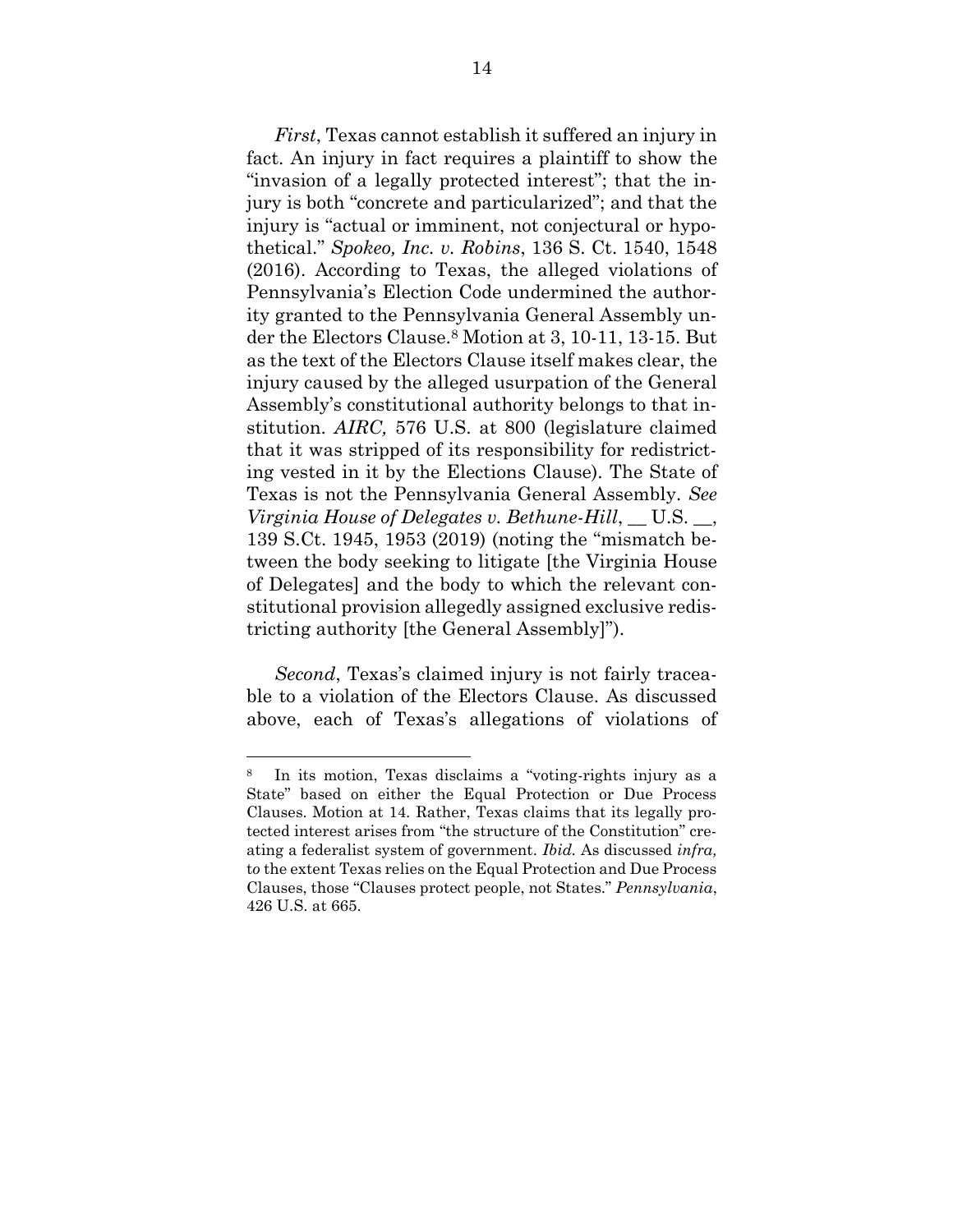Pennsylvania law has been rejected by state and federal courts.

*Third*, Texas fares no better in relying on *parens patriae* for standing. It is settled law that "a State has standing to sue only when its sovereign or quasi-sovereign interests are implicated and it is not merely litigating as a volunteer the personal claims of its citizens." *Pennsylvania*, 426 U.S. at 665. The state, thus, must "articulate an interest apart from the interests of particular private parties." *Alfred L. Snapp & Son, Inc. v. Puerto Rico, ex rel., Baez*, 458 U.S. 592, 607 (1982). In other words, "the State must be more than a nominal party." *Ibid.* That, however, is exactly what Texas is here. Texas seeks to "assert *parens patriae* standing for [its] citizens who are Presidential Electors." Motion at 15. Even if, as Texas claims, the presidential electors its citizens have selected suffered a purported injury akin to the personal injury allegedly sustained by the 20-legislator bloc in *Coleman v. Miller*, 307 U.S. 433, 438 (1939), which they did not, that does not somehow metastasize into a claim by the state rather than those presidential electors. The 20-person bloc of legislatures in *Coleman* sued in their own right without the involvement of the State of Kansas. *Ibid.* Texas has no sovereign or quasi-sovereign interest at stake. It is a nominal party, at best.

#### <span id="page-24-0"></span>**B. This untimely action is moot**

Texas commenced the present action on December 7, 2020, thirty-four days after the General Election and thirteen days after the results were certified by Pennsylvania Governor Tom Wolf. Disenfranchising millions of voters after Pennsylvania has already certified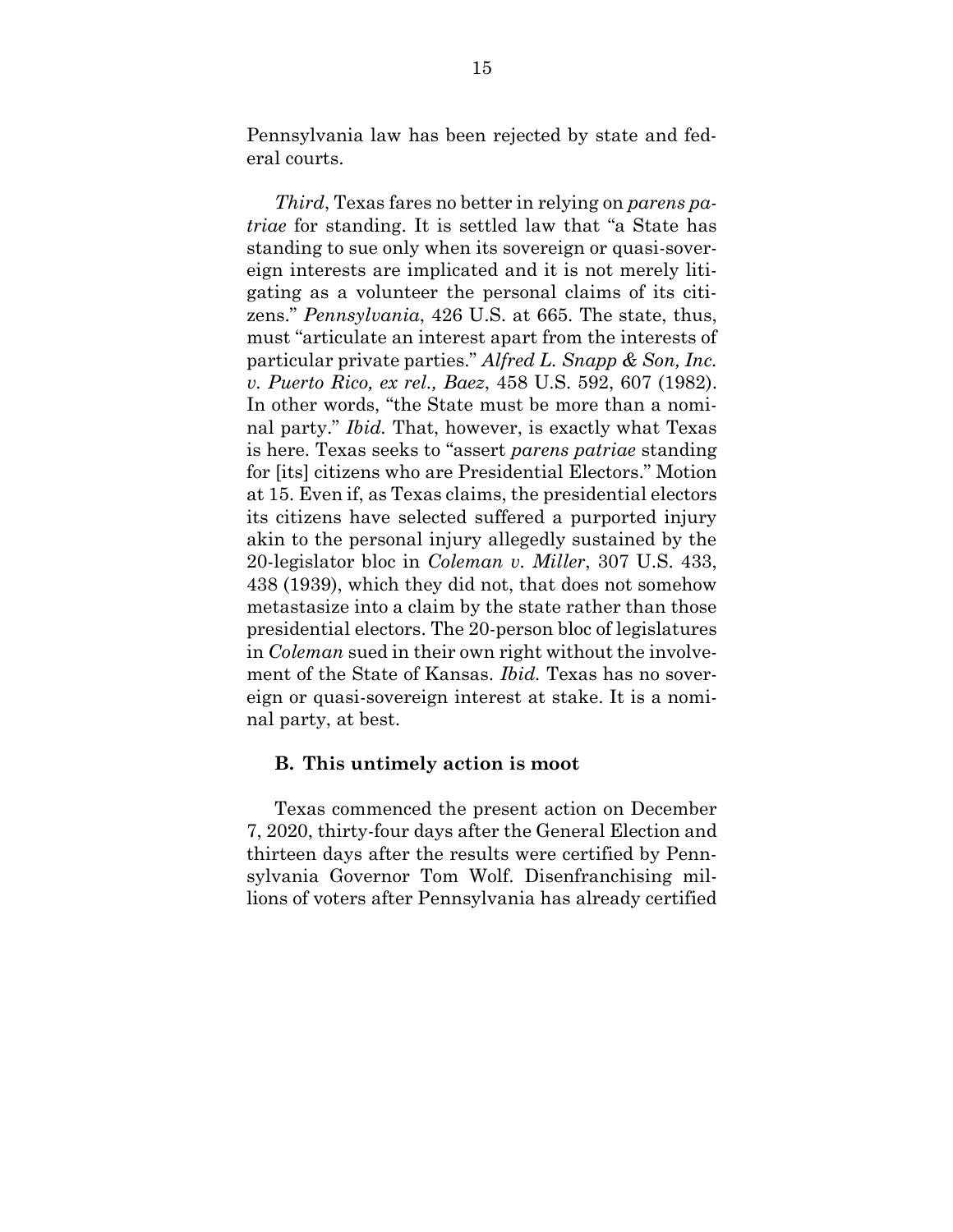its election results would grievously undermine the public's trust in the electoral system, contravene democratic principles, and reward Texas for its inexcusable delay and procedural gamesmanship. Accordingly, equity and the public interest disfavor an injunction or any other relief in this case.

In a nutshell, it is too late to reverse or enjoin the results of the election, including the actions of the Secretary and Pennsylvania's 67 county boards of elections. As a consequence, Texas's claims are moot. *See Socialist Labor Party v. Gilligan,* 406 U.S. 583 (1972) (challenge to election statute moot where election has occurred and unlikely issue will recur). Moreover, Texas seeks the unprecedented step of commandeering the electoral process of a separate and co-equal sovereign state and disenfranchising almost 7 million Pennsylvanians who reasonably relied on the rules which were in place when they voted on Election Day. This Court "has been presented with strained legal arguments without merit and speculative accusations \* \* \* unsupported by evidence. In the United States of America, this cannot justify the disenfranchisement of a single voter, let alone all the voters of its sixth most populated state. Our people, laws, and institutions demand more." *Boockvar*, 2020 WL 6821992, at \*1, *aff'd sub nom*. *Donald J. Trump for President, Inc. v. Sec'y of Pennsylvania*, 20-3371, 2020 WL 7012522 (3d Cir. Nov. 27, 2020).

Texas waited until now to seek an injunction to nullify Pennsylvania's election results because all of the other political and litigation machinations of Petitioner's preferred presidential candidate have failed. The Trump campaign began with a series of meritless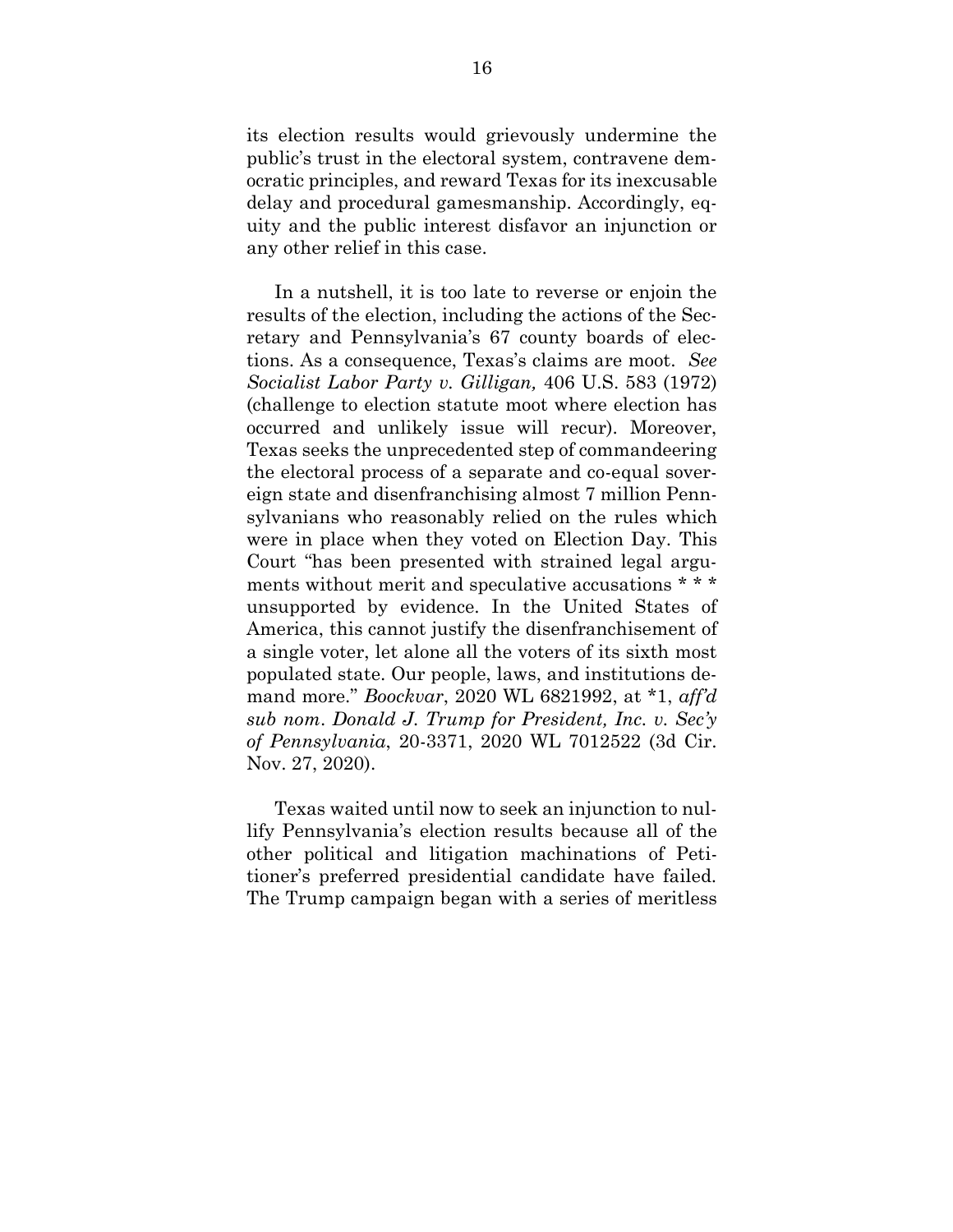litigations. When that failed, it turned to state legislatures to overturn the clear election results. Upon that failure, Texas now turns to this Court to overturn the election results of more than 10% of the country. *Accord, Precision Instrument Mfg. Co. v. Auto. Maint. Mach. Co.*, 324 U.S. 806, 814 (1945) ("[H]e who comes into equity must come with clean hands."). Texas literally seeks to decimate the electorate of the United States.

Further, Texas's failure to act with dispatch substantially undermines its contention that counting these votes would cause it irreparable harm. *Beame v. Friends of the Earth*, 434 U.S. 1310, 1313 (1977) (Marshall, J., in chambers) ("The applicants' delay in filing their petition \* \* \* vitiates much of the force of their allegations of irreparable harm."); *see also Ruckelshaus v. Monsanto Co*., 463 U.S. 1315, 1318 (1983) (Blackmun, J., in chambers) (applicant's "failure to act with greater dispatch tends to blunt his claim of urgency and counsels against the grant of a stay").

Texas's delay in seeking an injunction should not be rewarded, particularly when Pennsylvania voters relied upon the Pennsylvania Supreme Court's determination that the Commonwealth's electoral system which permitted the use of mail-in ballots was valid. *See, e.g., In re November 3, 2020 General Election,* 240 A.3d 591 (Pa. 2020). Pennsylvania's electors were further entitled to rely on the Pennsylvania Supreme Court's conclusion that a three-day extension for receiving mail-in ballots was required under the Pennsylvania Constitution due to the Covid-19 pandemic and unforeseen delays in the delivery of mail by the United States Postal Service. *See, e.g., Pennsylvania*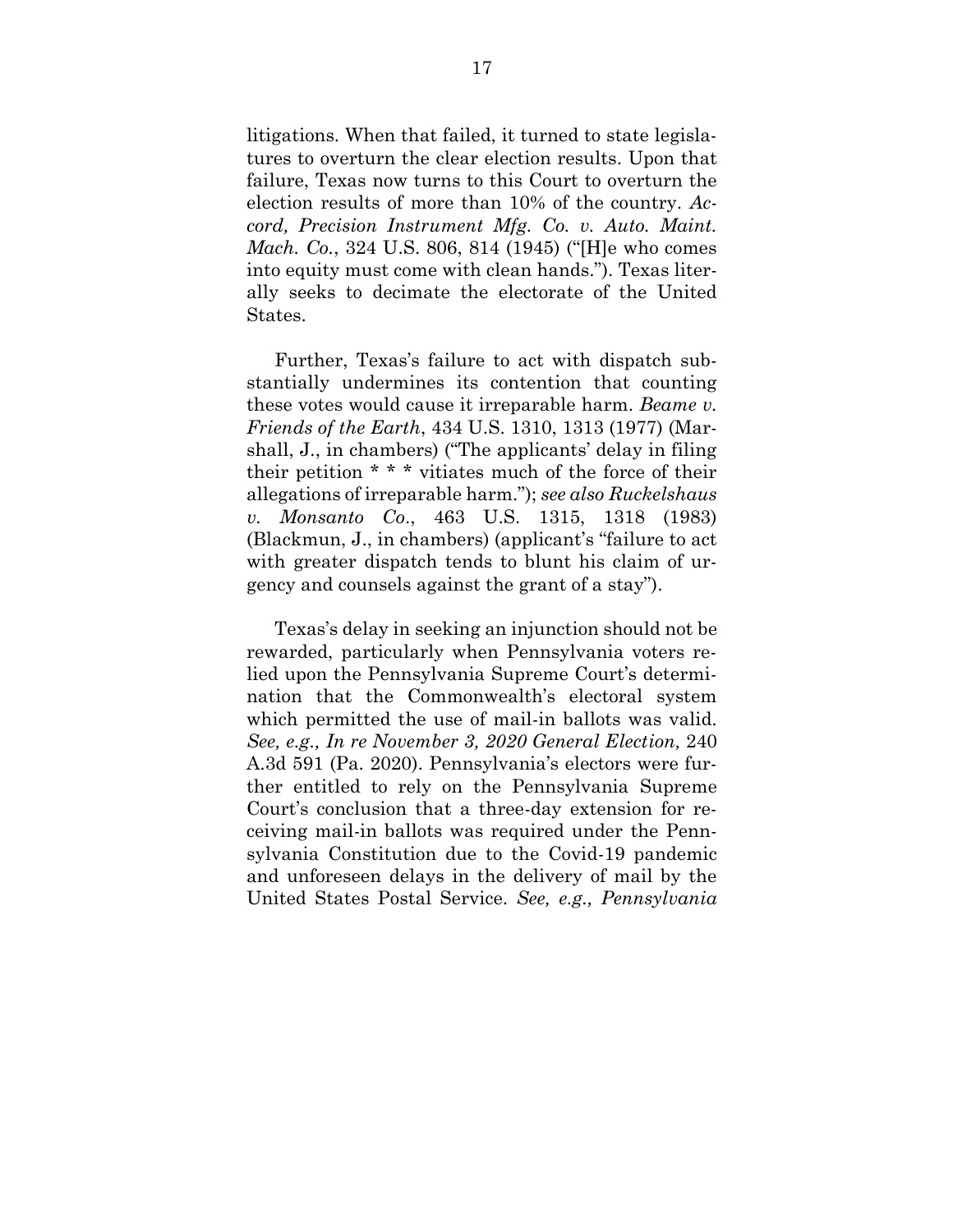*Democratic Party v. Boockvar*, 238 A.3d 345 (Pa. 2000). This good-faith reliance on the current state of the law heavily weighs against granting an injunction at this late date.

The Court recently recognized the primacy of voters' reliance interests in *Andino v. Middleton*, 20A55 (Oct. 5, 2020). There, a South Carolina District Court order (entered on September 18, 2020), enjoined that state's witness requirement for absentee ballots during the COVID-19 pandemic. On October 5, this Court stayed the District Court's decision, thus reinstating the witness requirement. Recognizing that South Carolina voters submitted ballots without witnesses in the timeframe between the District Court's September 18 injunction and this Court's October 5 stay, however, this Court specified that "any ballots cast before this stay issues and received within two days of this order may not be rejected for failing to comply with the witness requirement." *Andino v. Middleton,* 2020 WL 5887393 \*1 (U.S. Oct. 5, 2020).

This Court thus acknowledged that voters should not be punished for relying upon the rules in place when they voted. Similar reliance interests here compel this Court to maintain the status quo for Pennsylvania voters at this late juncture. Overturning Pennsylvania's election results is contrary to any metric of fairness and would do nothing less than deny the fundamental right to vote to millions of Pennsylvania's citizens.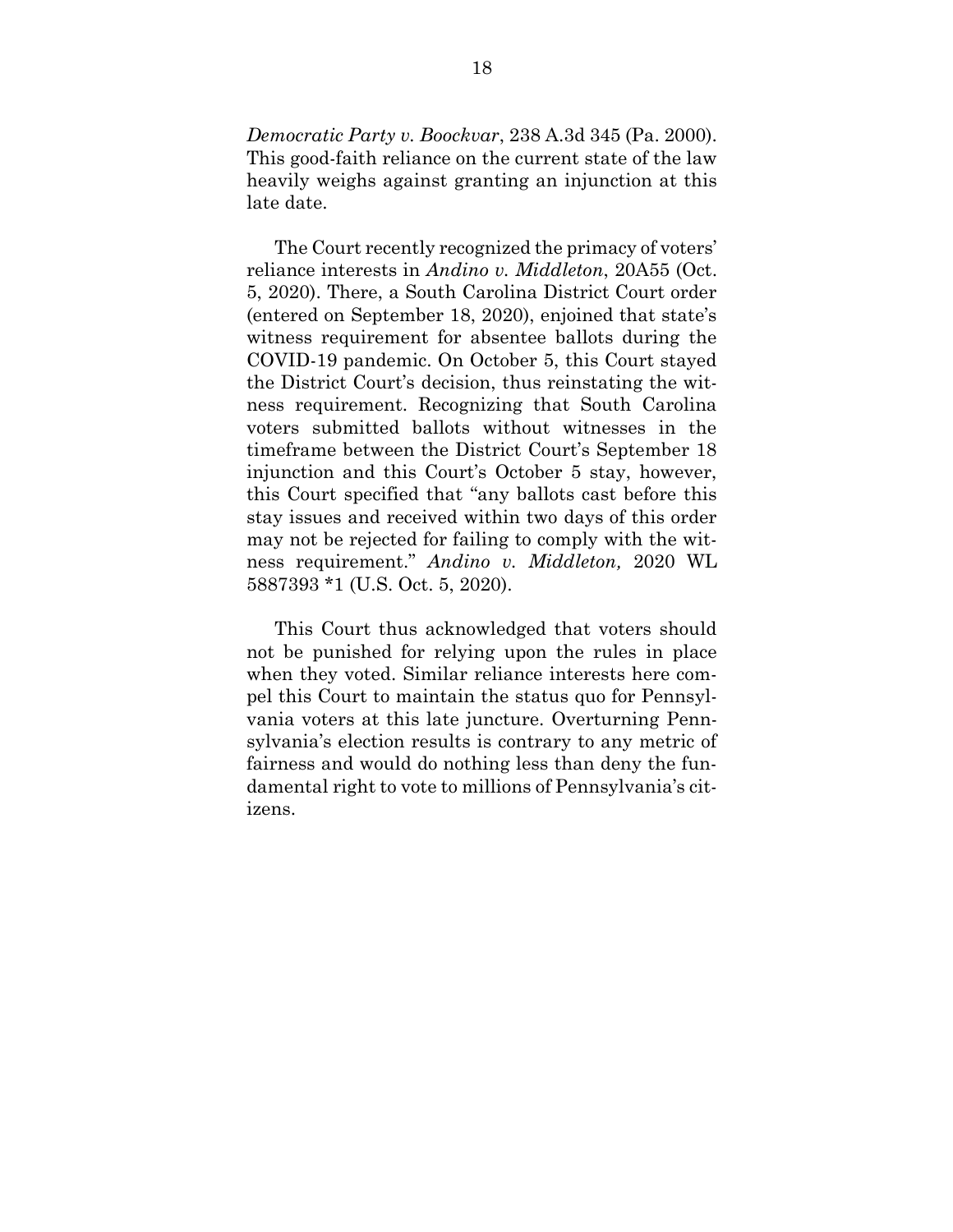### <span id="page-28-0"></span>**III. Texas Fails to State a Constitutional Violation**

### <span id="page-28-1"></span>**A. Texas does not assert a meritorious Electors Clause claim**

In addition to its lack of standing and the mootness of this untimely action, Texas's Electors Clause claim has no merit. There was no violation of state law, let alone one that was so significant that it warrants creation of a novel constitutional claim. <sup>9</sup> Again, these claims have already been litigated. As the Third Circuit explained, such a challenge as this "[s]eek[s] to turn \* \* \* state-law claims into federal ones \* \* \* [b]ut its alchemy cannot transmute lead into gold." *Trump v. Secretary of Pa.*, 2020 WL 7012522, \*9 (3d Cir. Nov. 27, 2020).

As already discussed, the alleged violations of state law were not, in fact, violations. An analysis of a voter's signature on his or her mail-in ballot is not permitted by state law. *See In re Nov. 3, 2020 Election*, \_\_ A.3d \_\_, 2020 WL 6252803 at \*12; *see also See Donald Trump for President, Inc.*, 2020 WL 5997680 at \*58. Poll watchers and candidate representatives were allowed access to observe canvassing of mail-in ballots in Philadelphia and Allegheny Counties. The Trump Campaign admitted as much in federal court. *See In re Canvassing Observation*, \_\_ A.3d \_\_, 2020 WL 6737895 at \*4 (recounting Campaign telling federal judge that it had a "nonzero number of people in the room" in

<sup>&</sup>lt;sup>9</sup> The Electors Clause provides that "[e]ach State shall appoint, in such Manner as the Legislature thereof may direct, a Number of Electors \* \* \*." U.S. Const., art. II, § 1, cl. 2."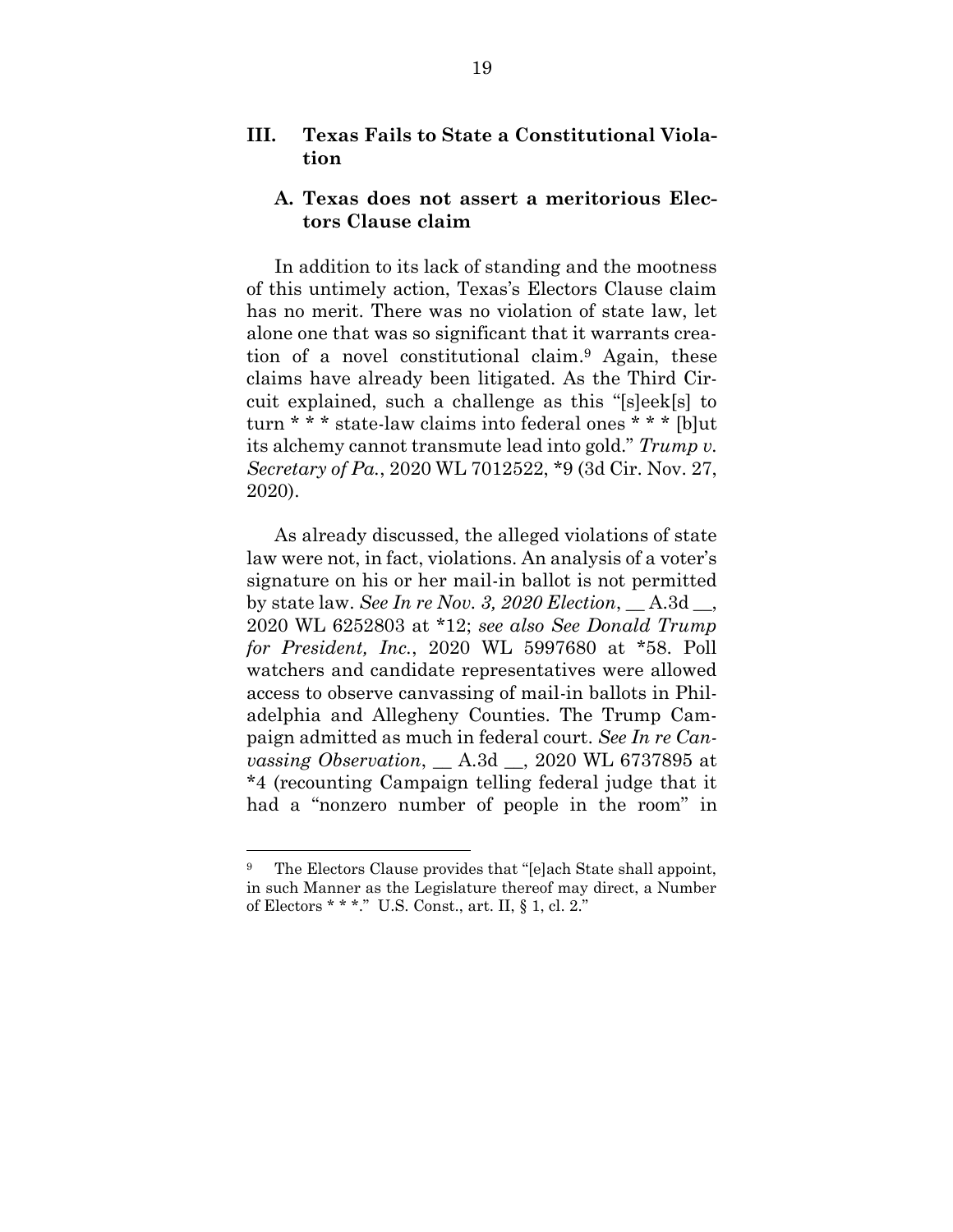Philadelphia). Their complaint was that the observation point was too far away, but the Pennsylvania Supreme Court rejected that claim, holding that "the Election Code requires only that poll watchers be in the room, not that they be within any specific distance of the ballots." *Secretary of Pa.*, 2020 WL 7012522 at \*6., citing *In re Canvassing Observation*, \_\_ A.3d \_\_, 2020 WL 6737895 at \*8-9. <sup>10</sup> And county boards are not prohibited by state law from instituting notice-and-cure procedures for ballots containing defects. *Boockvar*, 2020 WL 6821992, \*12, *aff'd* 2020 WL 7012522 at \*2 ("the Election Code says nothing about what should happen if a county notices these errors before election day").

The fourth and final claim of a state law violation the Pennsylvania Supreme Court's modification of the statutory deadline for receipt of mail-in and absentee ballots—was addressed at length in the Commonwealth's opposition to petitions for writ of certiorari that are currently pending before the Court. *Republican Party of Pa. v. Boockvar*, No. 20-542 (U.S.); *Scarnati v. Boockvar*, No. 20-574 (U.S.). A confluence of unforeseen circumstances—a high demand for mail-in ballots due to COVID and a slowdown in the postal service—created an impending, as-applied state constitutional violation of the Pennsylvania Constitution's Free and Equal Elections Clause. *See Pa. Democratic Party*, 238 A.3d at 371-72 (Pa. 2020). In order to prevent that violation, the Pennsylvania Supreme Court modified

 $10$  In fact, as a result of the federal litigation, an interim agreement was reached whereby "all campaign observers" were permitted to observe "within six feet of the first row of tables." *In re Canvassing Observation*, \_\_ A.3d \_\_, 2020 WL 6737895 at \*4.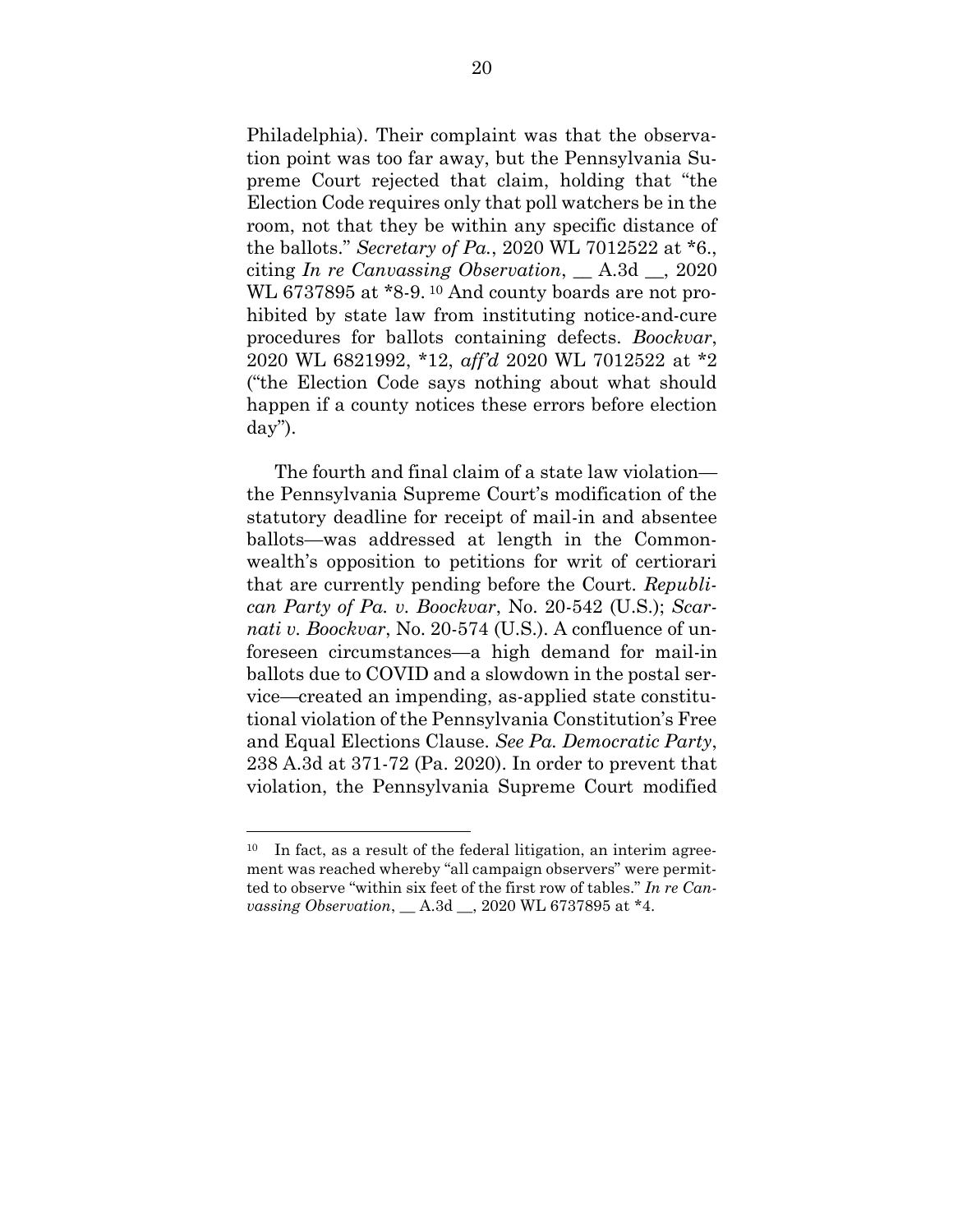the statutory deadline. Such modification did not violate the Electors Clause because that clause does not relieve state legislatures of the obligation to comply with their state constitutions. *See AIRC,* 576 U.S. at 818; *see also Democratic Nat'l Comm. v. Wisc. State Legislature*, No. 20A66, \_\_ U.S. \_\_, 2020 WL 6275871, \*1 (2020) (Roberts, C.J., concurring in denial of stay) (allowing the modification of election rules in Pennsylvania because it "implicated the authority of state courts to apply their own constitutions to election regulations"). Although Texas makes no mention of *AIRC,* that case, not Chief Justice Rehnquist's concurrence in *Bush v. Gore* 531 US 98, 111 (2000) (C.J., Rehnquist) (concurring), controls here.

Indeed, Texas's argument is so untethered from the actual state of the law that it makes the remarkable claim that a state legislature's power to direct the manner by which presidential electors are appointed is "plenary." Motion at 17-18. So plenary is that power, Texas claims, that state legislatures are not bound by either the state constitution that establishes them or the laws that the legislature itself has passed. Motion at 17-18. Texas is gravely mistaken. The "exercise of the [legislative] authority," even over federal elections or the manner by which presidential electors are selected, has to be "in accordance with the method" prescribed in a state's constitution. *Smiley v. Holm*, 285 U.S. 355, 367 (1932); *see also Ohio ex rel. Davis v. Hildebrant*, 241 U.S. 565 (1916). State legislatures are, of course, also bound by substantive provisions in their state constitutions.

Nothing in the Electors Clause permits a state legislature to enact a law "in defiance of provisions of [its]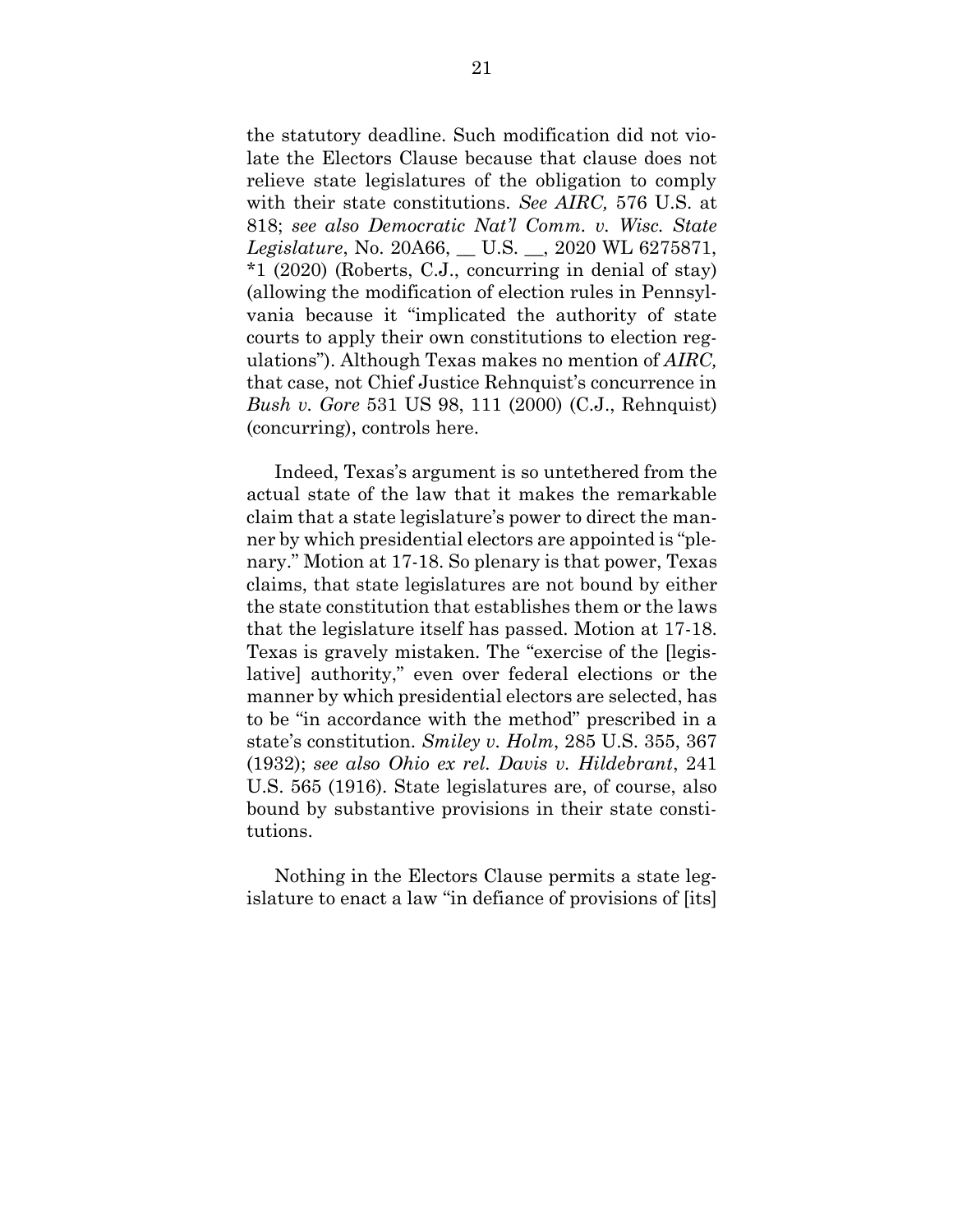State's constitution." *AIRC,* 576 U.S. at 817-818. When this Court said that state legislatures "possess[] plenary authority," it was referring to a legislature's authority to choose a particular "manner" for selecting presidential electors: "by joint ballot," or by "concurrence of the two houses," or by "popular vote," whether by "general ticket" or by congressional "districts." *McPherson v. Blacker*, 146 U.S. 1, 25 (1892). As the Court has made clear, "[t]he legislative power is the supreme authority, except as limited by the constitution of the state." *Ibid.*

Taking a quote from *McPherson* out of context, Texas suggests that this plenary power permits a state legislature to nullify the will of the electorate and select its own electors. Motion at 17-18. There is no support in *McPherson* for such an extraordinarily antidemocratic proposition. Rather, in *McPherson*, this Court was merely quoting from a Senate report. *McPherson*, 146 U.S. at 35.

Having directed the selection of presidential electors by popular vote in Pennsylvania, the General Assembly choosing its own slate of electors *ex post* would be unconstitutional. *Kelly v. Commonwealth*, 2020 WL 7018314, \*5 (Pa., Nov. 28, 2020) (Wecht, J., concurring). "There is no basis in [state] law by which the courts may grant [a] request to ignore the results of an election and recommit the choice to the General Assembly to substitute its preferred slate of electors for the one chosen by a majority of Pennsylvania's voters." *Id.* at 3. The "General Assembly 'directed the manner' of appointing presidential electors by popular vote nearly a century ago." *Ibid.* (quoting U.S. CONST. art. II, § 1, cl. 2). There is nothing in the Election Code that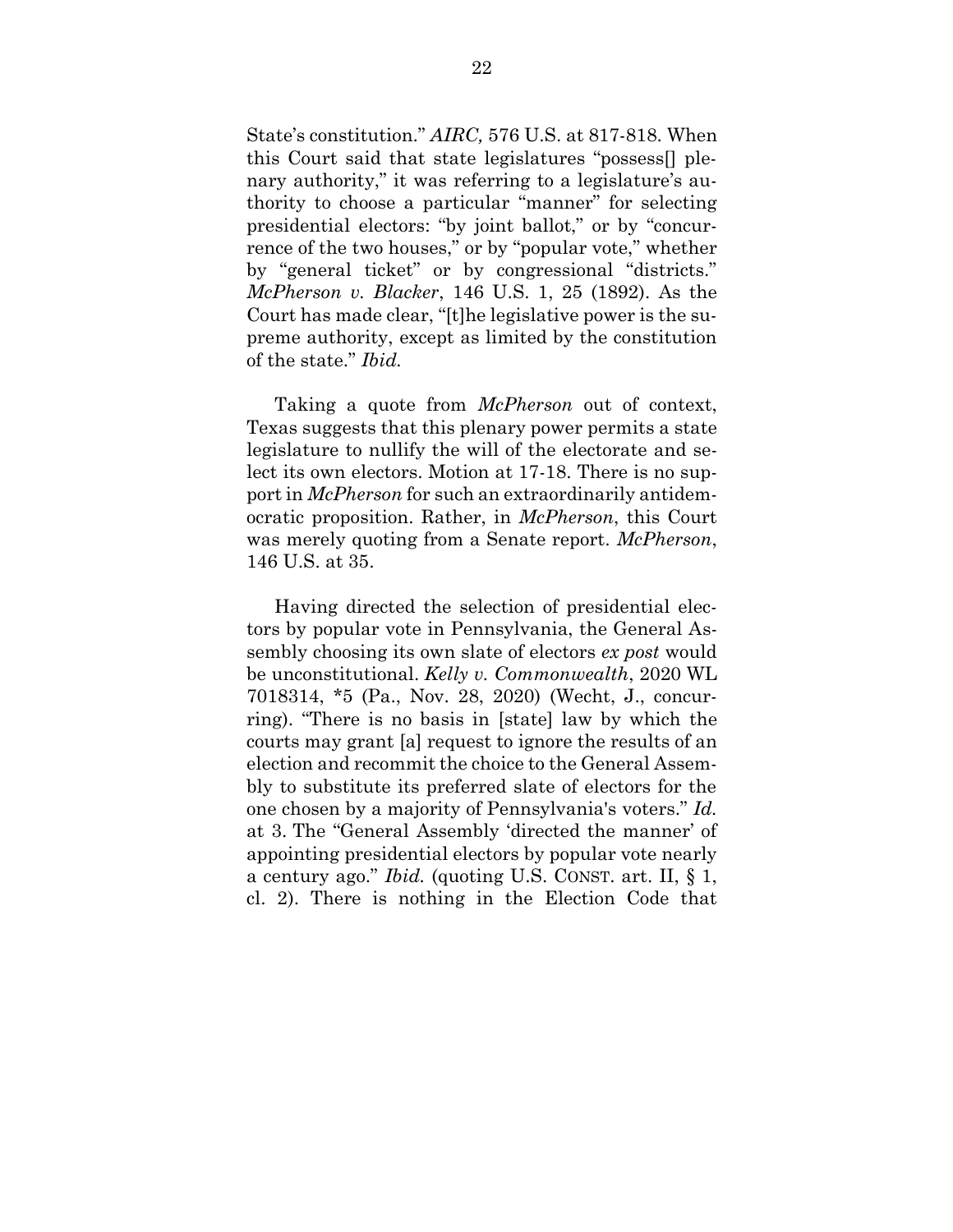permits the General Assembly to "circumvent [this method and] to substitute its preferred slate of electors for that 'elected by the qualified electors of the Commonwealth.'" *Id.* at 4 (quoting 25 P.S. § 3191). For the General Assembly to "alter that 'method of appointment'" would require new legislation, done "in accordance with constitutional mandates, including presentment of the legislation to the governor to sign or veto." *Ibid.* (quoting *McPherson*, 146 U.S. at 25).

There was no violation of the Commonwealth's election law, and no violation of the Electors Clause here. Texas cannot succeed on the merits of this claim.

## <span id="page-32-0"></span>**B. Texas has no basis for any Equal Protection or Due Process Claim against Pennsylvania**

In Counts II and III of its proposed Bill of Complaint, Texas attempts to plead Equal Protection and Due Process claims against Pennsylvania. Any such claims are, by definition, based on the Fourteenth Amendment. Neither claim is viable.

1. The Equal Protection clause prohibits any State from "deny[ing] to any person within its jurisdiction the equal protection of the laws." U.S. CONST. amend. XIV, § 1, cl. 4. By its terms, this provision operates as a constraint on what "any State" may do to any "person within its jurisdiction." In other words, the Equal Protection Clause protects *persons* in a given state from unequal treatment at the hand of that state. Thus, someone in Texas who has been treated unequally *by* Texas may be able to pursue an equal protection cause of action *against* Texas. But the Equal Protection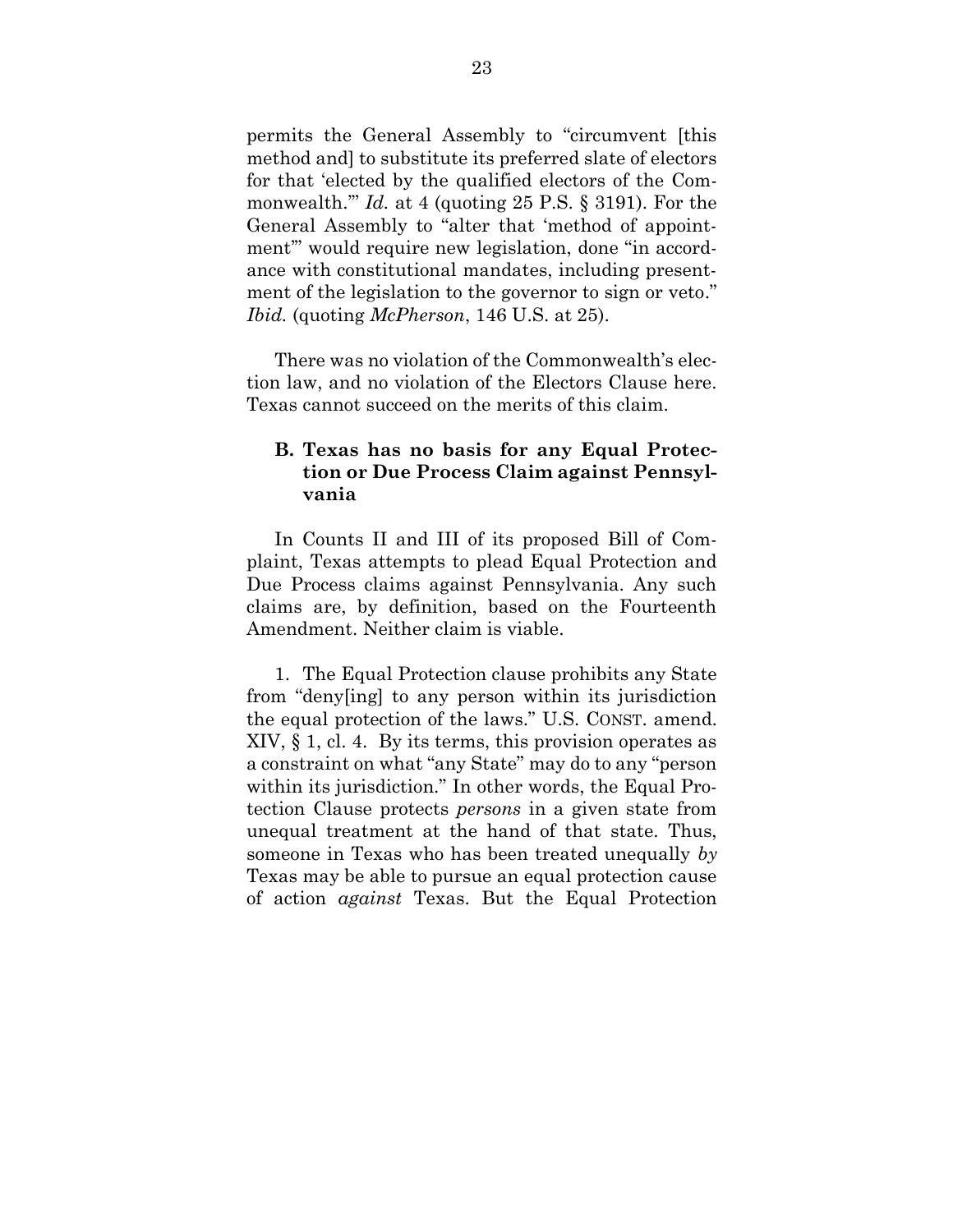Clause does not afford Texas itself, or any other state, a constitutional claim against another state. *Pennsylvania*, 426 U.S. at 665 (Equal Protection Clause protects people not states). For this reason alone, Texas cannot press an Equal Protection claim against four of its sister States.

Apart from the foregoing textual argument, and turning to Texas's own version of its putative Equal Protection claim, the bottom line is the same. That claim alleges that Pennsylvania violated the Equal Protection clause by imposing differential standards for processing and tabulating presidential election ballots (including by implementing notice-and-cure procedures for Democratic voters and affording inadequate access to Republican poll watchers). *See* Bill of Complaint ¶¶ 134-139. According to Texas, these alleged differences cannot be reconciled with *Bush v. Gore*, 531 U.S. 98 (2000), and contravened the bedrock one-person, one-vote concept. Neither theory withstands scrutiny.<sup>11</sup>

"The unlawful administration by state officers of a state statute fair on its face, resulting in its unequal application to those who are entitled to be treated alike, is not a denial of equal protection unless there is shown to be present in it an element of intentional or purposeful discrimination." *Snowden v. Hughes*, 321 U.S. 1, 8 (1944). On the facts as Texas has pled them, "intentional or purposeful discrimination" cannot be inferred. This is so because, if for no other reason, voting

<sup>11</sup> To support its one-person one-vote assertions, Texas cites *Reynolds v. Sims*, 377 U.S. 533 (1964), a reapportionment case with no direct bearing on the present situation.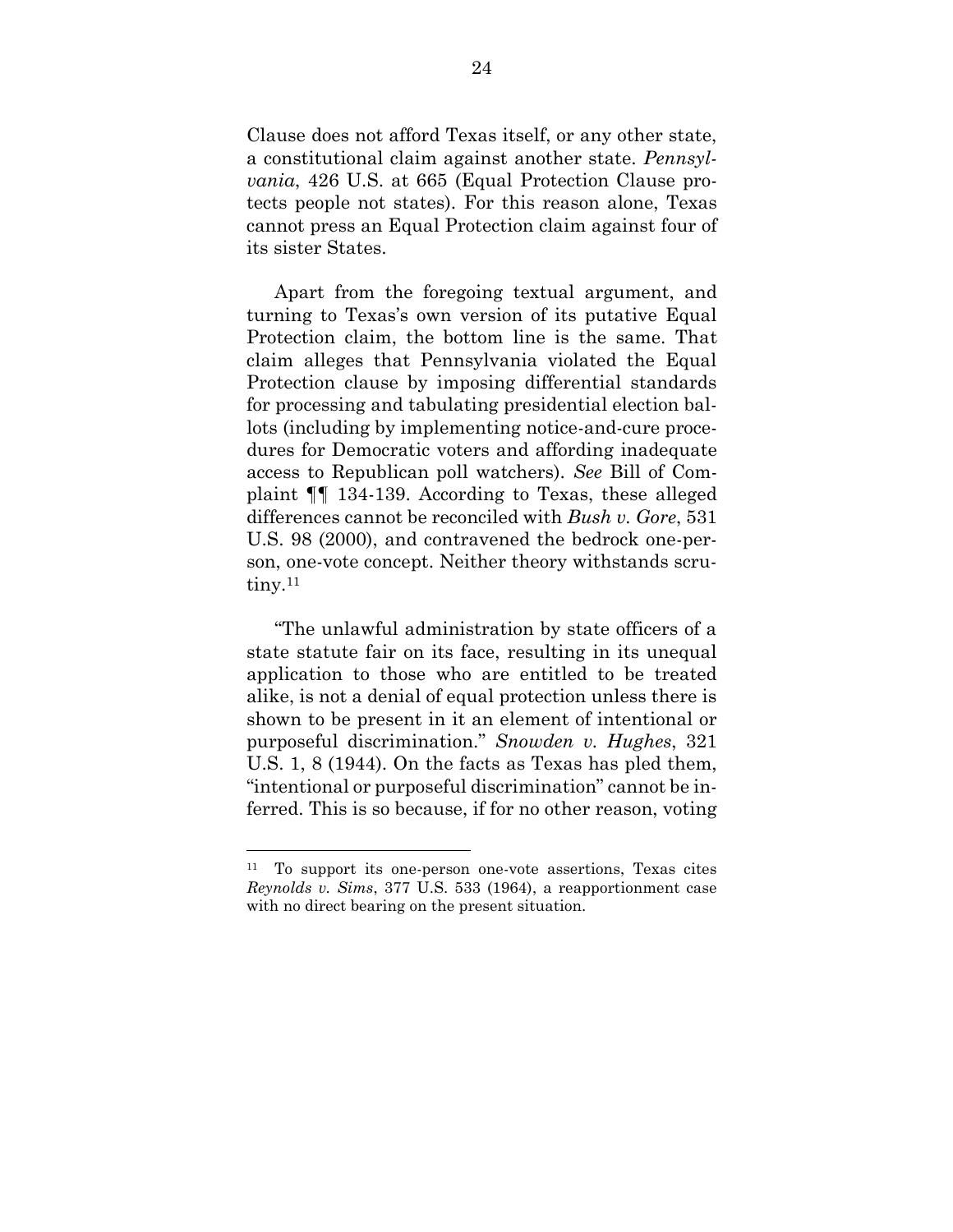operations in Pennsylvania are administered by 67 different counties.

Any suggestion by Texas that variations in county election procedures amount to an equal protection violation under *Bush v. Gore* is misguided. *Bush* was expressly "limited to [its] present circumstances," which involved a state court order requiring a manual recount but without prescribing a uniform standard for doing so. *Id.* at 109. *Bush* was concerned with ensuring the fairness of a post-election recount, and this Court determined that the arbitrary, ad hoc standards for gleaning a voter's intended choice of candidate "lacked sufficient guarantees of equal treatment." 531 U.S. at 107. Here, there is no allegation of state or county officials making determinations about which candidate a Pennsylvania voter selected. And the question before the Court in *Bush* was "not whether local entities in the exercise of their expertise, may develop different systems for implementing elections." *Id.* at 109. Indeed, variations in county election procedures are permissible. *See, e.g., Donald J. Trump for President, Inc. v. Secretary,* No. 20-3371, 2020 WL 7012522, at \*6-7 (3d Cir. Nov. 27, 2020) ("Reasonable county-to-county variation is not discrimination. *Bush v. Gore* does not federalize every jot and tittle of state election law.").

Moreover, allowing some Pennsylvania voters to cast provisional ballots or cure ballots did not prevent anyone from voting or burden anyone's right to vote. Rather, it made voting easier—which is not an equal protection violation at all, *see, e.g., Short v. Brown*, 893 F.3d 671 (9th Cir. 2018), and certainly not a violation of any equal protection right purportedly possessed by the state of Texas. *See, e.g., Donald J. Trump for*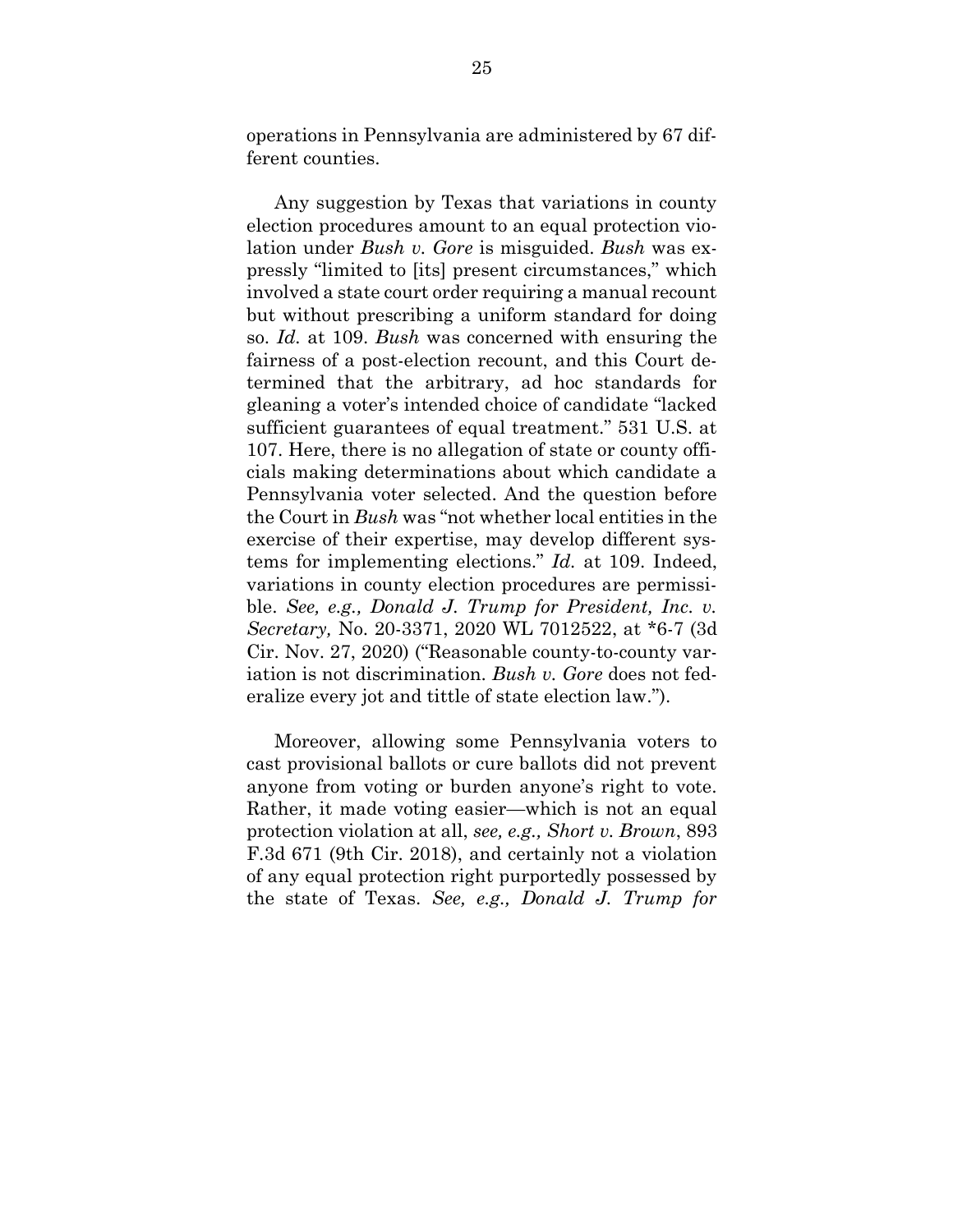*President, Inc.,* 2020 WL 7012522 (rejecting similar Equal Protection claims).

2. Separately, Texas maintains that Pennsylvania has somehow denied it due process of law. *See* Bill of Complaint at ¶¶ 140-144. This attempted claim, too, withers upon scrutiny.

The Due Process clause says, "nor shall any State deprive any person of life, liberty, or property, without due process of law." U.S. CONST. amend. XIV, § 1, cl. 3. Here, too, the cited provision limits what "any State" may do to "any person," unless the state affords the person with "due process of law." Because Texas is a state, not a "person," Texas is not in a position to complain that Pennsylvania somehow violated its supposed right to due process.<sup>12</sup>

The Due Process Clause also contains a substantive component, which limits what governments may do regardless of the fairness of the procedures it utilizes.

<sup>12</sup> Even if Texas could make such a claim, no such claim is actually presented here. Texas cites two prisoner cases (having nothing whatsoever to do with elections) to suggest that random, unauthorized acts by state actors *may* give rise to a procedural due process claim in favor of an individual. *See* Bill of Complaint at ¶ 142 (citing *Parratt v. Taylor*, 451 U.S. 527, 537-541 (1981), and *Hudson v. Palmer*, 468 U.S. 517, 532 (1984)). This is beside the point. When it comes to administering a state-wide election, officials are of course authorized to make judgment calls and policy determinations. State law, moreover, affords appropriate avenues of redress. Under the Pennsylvania Election Code, election-related issues may be—and have been—sorted out in state court when circumstances warrant. *See, e.g.* 25 P.S. § 3456 (regarding election contests). In short, the procedural rights of candidates and voters are protected; Texas has nothing to complain about nor any basis to seek redress.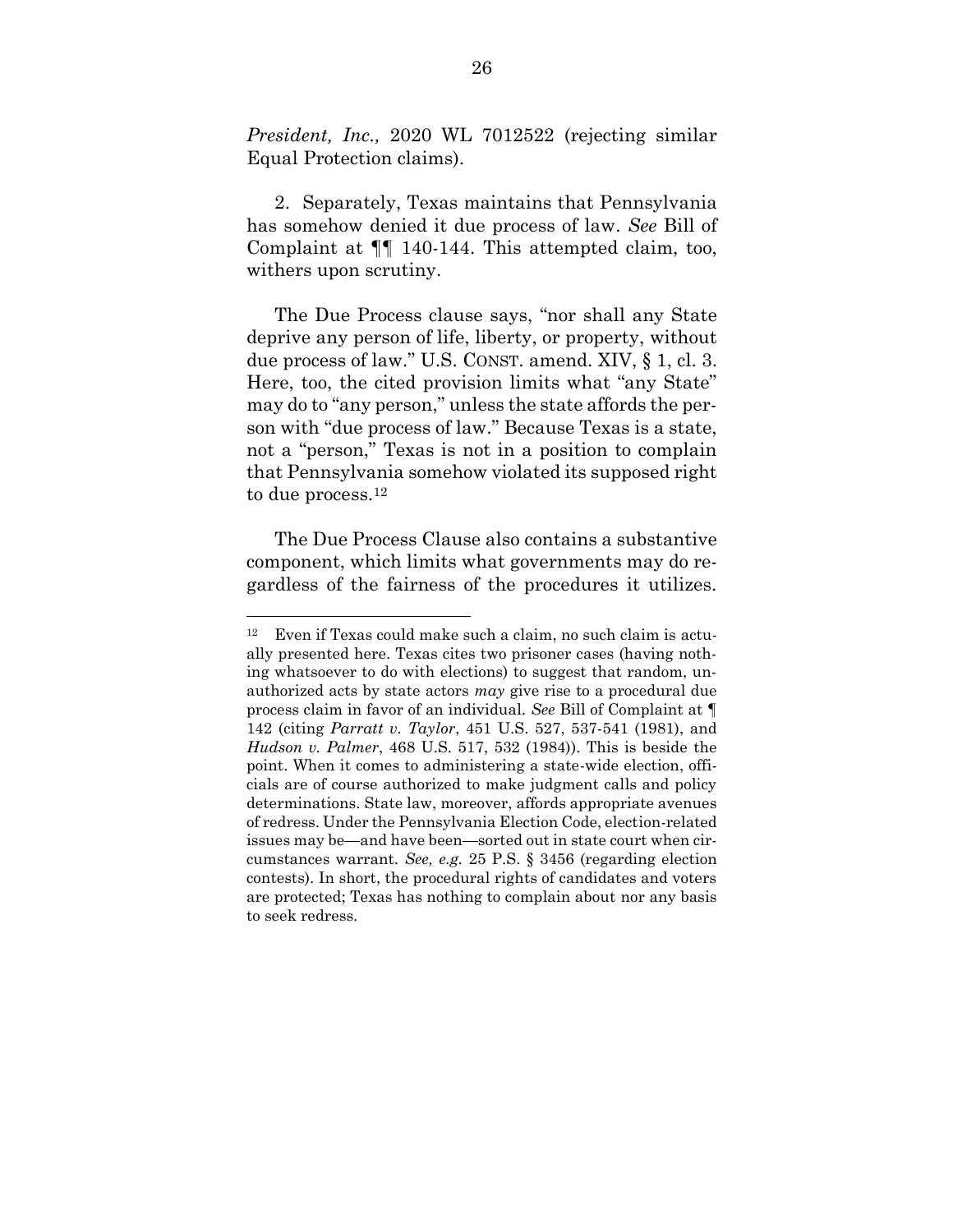*See County of Sacramento v. Lewis*, 523 U.S. 833, 846 (1998). The range of recognized potential substantive due process claims, however, is quite narrow. *See Collins v. City of Harker Heights, Tex.*, 503 U.S. 115, 125 (1992). Executive action violates substantive due process only when it shocks the conscience, and "only the most egregious official conduct" meets this demanding standard. *Lewis*, 523 U.S. at 846. To shock the conscience, official action must be egregiously wrong, oppressive, "intended to injure in some way unjustifiable by *any* government interest." *Id.* at 849.

As Texas avers, *see* Bill of Complaint, at ¶ 141, in the election context, patent and fundamental unfairness may amount to a substantive due process violation. But this can only occur where the government official's actions have resulted in total and complete disenfranchisement. *See Afran v. McGreevey*, 115 Fed. Appx. 539, 544 (3d Cir. 2004) (summarizing caselaw but denying relief). Texas does not (and could not) allege that Pennsylvania's actions disenfranchised it. Indeed, it is Texas that seeks complete disenfranchisement.

### <span id="page-36-0"></span>**IV. Texas is Not Entitled to the Extraordinary Preliminary Injunction it Seeks**

### <span id="page-36-1"></span>**A. Texas cannot meet the high standard for injunctive relief**

In its motion Texas asks this Court to issue an injunction, or, alternatively, issue a stay, that would bar Pennsylvania (and three other states) from certifying its election results and from participating in the Electoral College. Motion at 1-2. In making that request,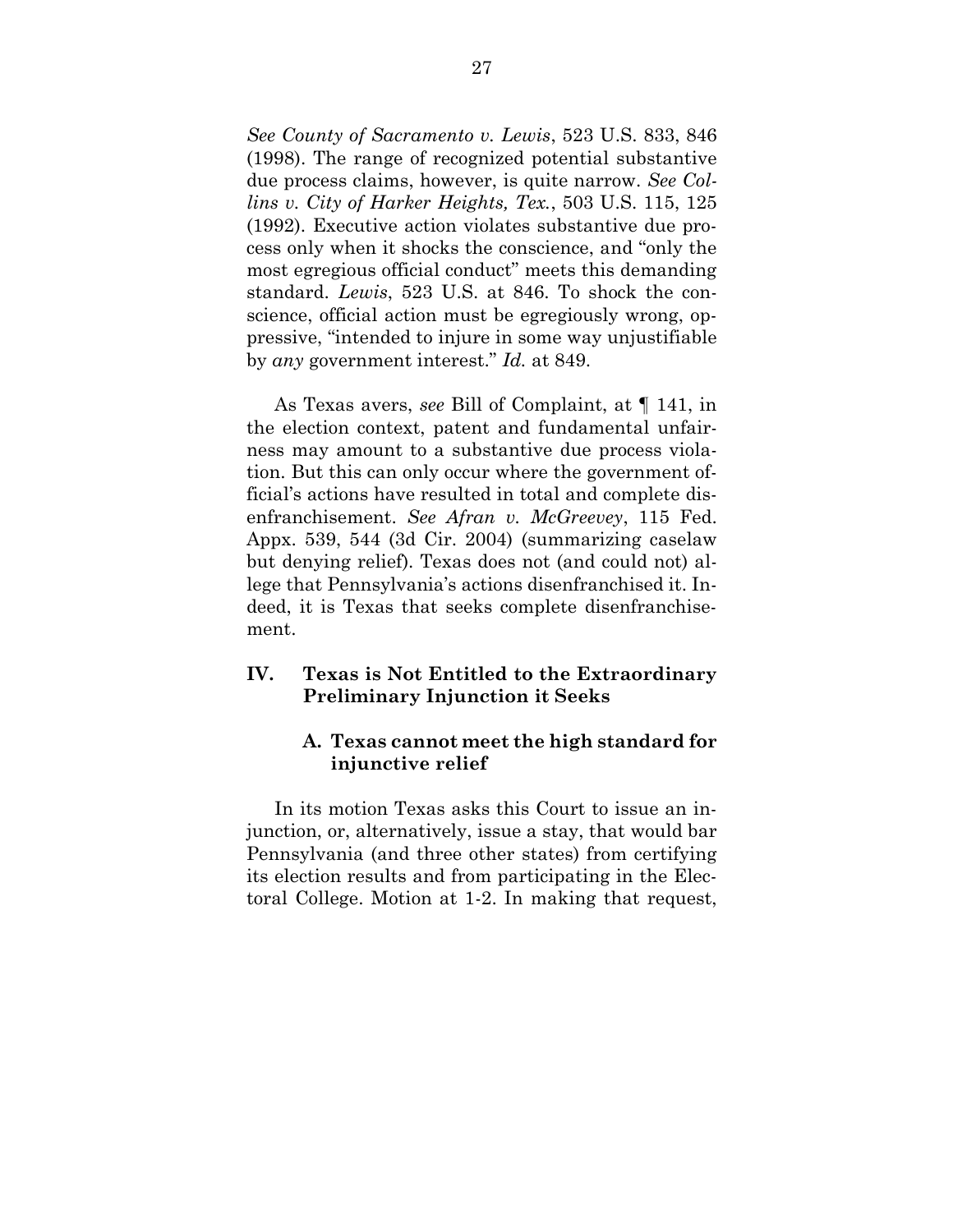Texas muddles the distinction between a stay and an injunction, as the only conceivable action this Court could take would be to issue an injunction. Texas then proceeds to cite the incorrect standard, ignoring the heightened threshold for issuance of an injunction in an original jurisdiction suit between two states. Texas fails to meet that exceedingly high threshold.

In *Nken v. Holder*, 556 U.S. 418, 428 (2009), this Court clarified that "[a]n injunction and a stay have typically been understood to serve different purposes." While an injunction is directed towards the conduct of a particular party and is a means by which a court prohibits some specified act, a stay, by contrast, "operates upon the judicial proceeding itself" by halting or postponing some portion of the proceeding, or by temporarily divesting a judicial order of enforceability. *Ibid.* Stated another way, a stay "simply *suspends judicial alteration* of the status quo, while injunctive relief *grants judicial intervention* that has been withheld by lower courts." *Id.* at 429 (citing *Ohio Citizens for Responsible Energy*, *Inc., v. NRC*, 479 U.S. 1312, 1313 (1986) (Scalia J., in chambers); *Brown v. Gilmore*, 533 U.S. 1301, 1303 (2001) (Rehnquist, C.J., in chambers) ("Applicants are seeking not merely a stay of a lower court judgment, but an injunction against the enforcement of a presumptively valid state statute."); *Turner Broadcasting System, Inc. v. FCC*, 507 U.S. 1301, 1302 (1993) (Rehnquist, C.J., in chambers) ("By seeking an injunction, applicants request that I issue an order *altering* the legal status quo.") (emphasis added, internal brackets and quotations omitted).

Texas identifies no specific judicial decision that this Court should stay. Rather, it is Texas that seeks to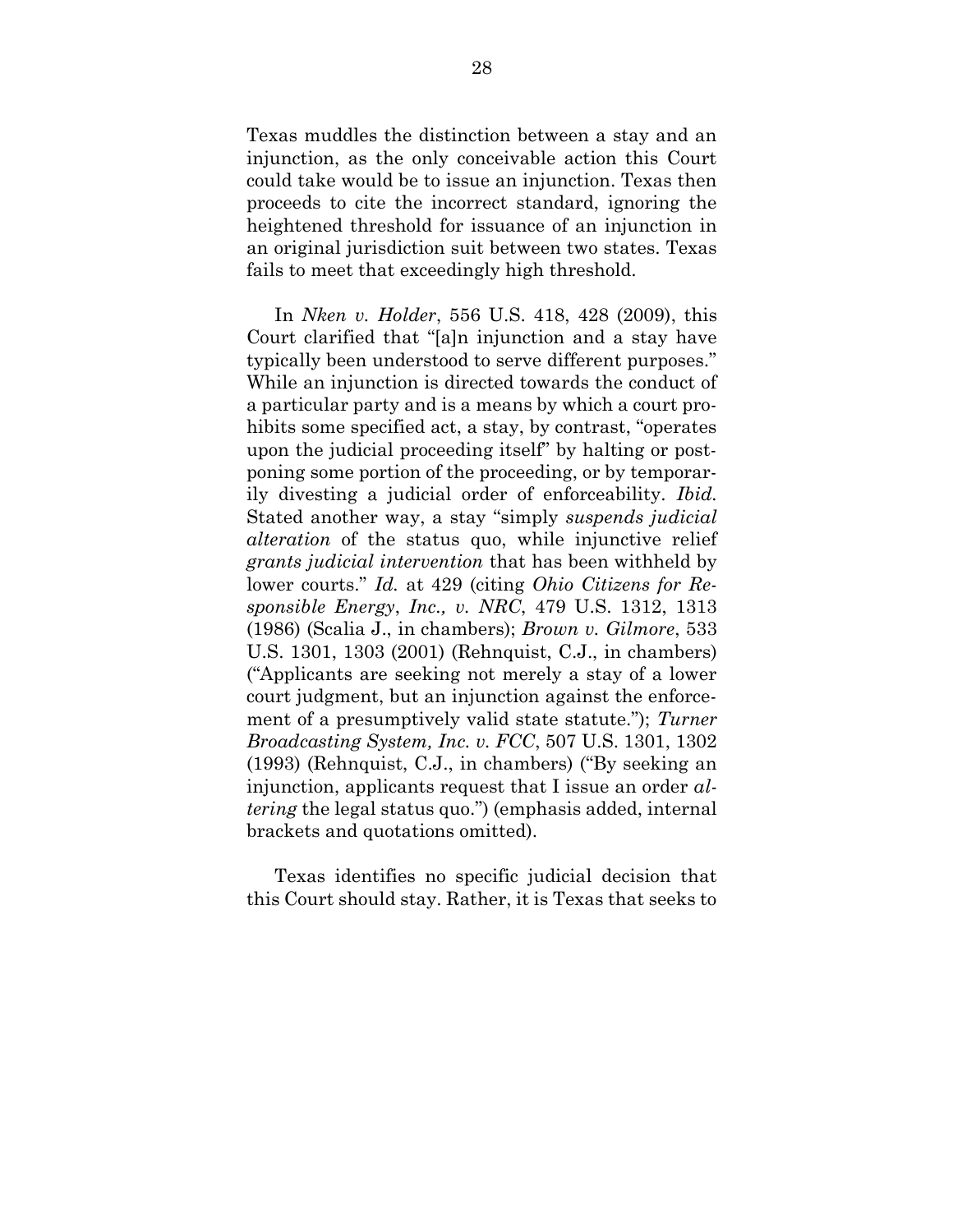upend the status quo by getting this Court somehow to reverse the certification of election results and prevent Pennsylvania from participating in the Electoral College. It thus seeks an injunction. But even properly framed as a request for an injunction, Texas identifies the incorrect standard.

Texas urges this Court to apply the standard for a preliminary injunction under Fed. R. Civ. P. 65 that a Federal district court would apply in a dispute between two private parties. *See* Motion at 6 (citing *Winter v. Natural Resources Def. Council, Inc.*, 555 U.S. 7, 20 (2008)). Though this Court's rules specify that in original jurisdiction suits between states, the Federal Rules of Civil Procedure and Evidence "*may* be taken as guides," *see* Supreme Court Rule 17.2, this Court is not bound by those rules. *Alabama v. North Carolina*, 560 U.S. 330, 344 (2010). Here, the relief Texas seeks—judicial disenfranchisement of huge swaths of voters across multiple states—bears no resemblance to the relief typically sought in disputes between private parties. This Court's decisions call for an appropriately heightened standard in seeking such unprecedented relief in a suit between sovereign states.

When this Court hears an original jurisdiction suit between states, its role differs significantly from the one the Court takes in suits between private parties. *Kansas v. Nebraska*, 574 U.S. 445, 453 (2015)*.* Given the sovereign status and "equal dignity" of states, this Court has held that "a complaining State must bear a burden that is much greater than the burden ordinarily shouldered by a private party seeking an injunction." *Florida*, 138 S.Ct. at 2514 (internal quotation marks and citation omitted). The need for caution in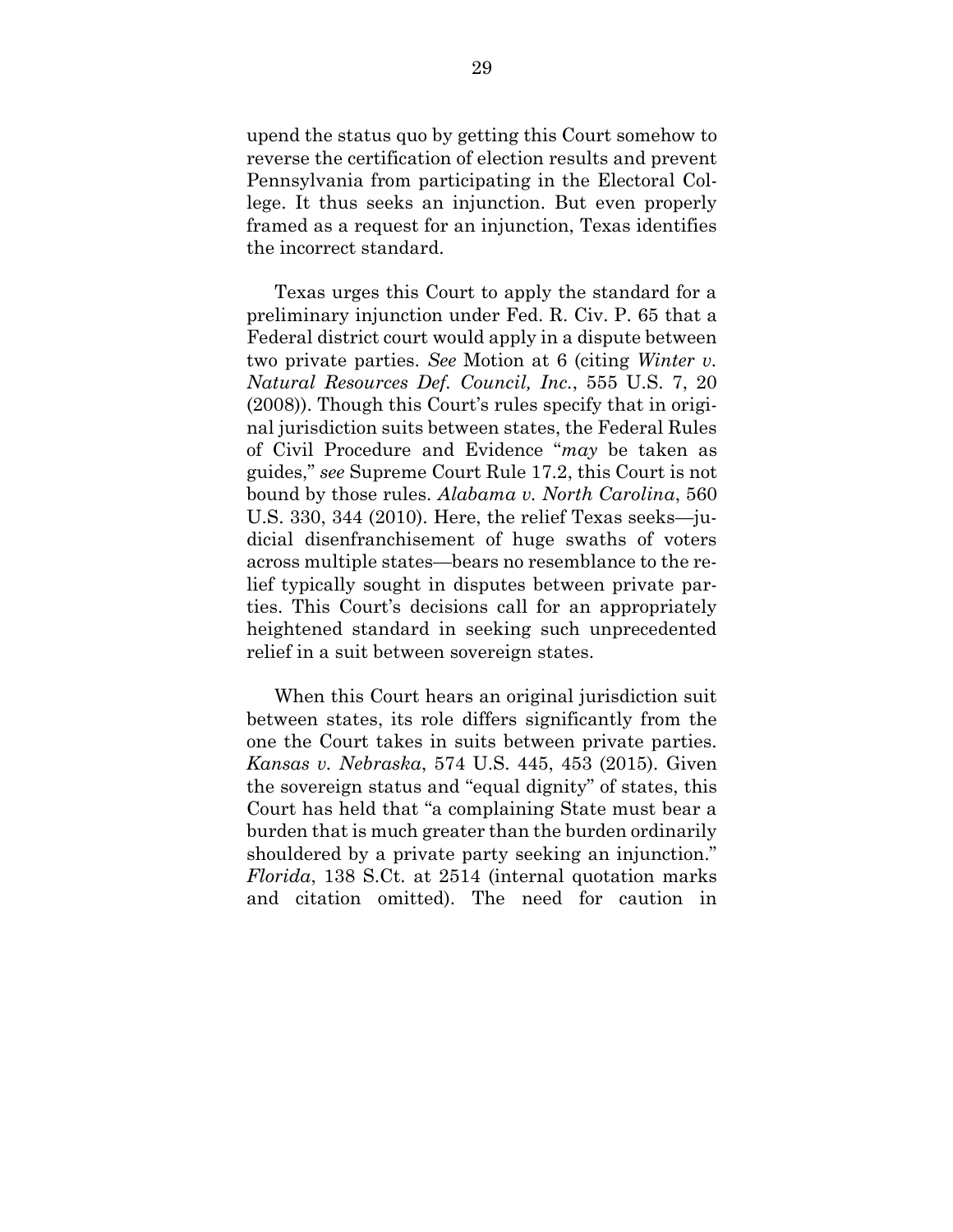adjudicating the relative rights of States necessitates "expert administrate rather than judicial imposition of a hard and fast rule." *Colorado v. Kansas*, 320 U.S. 383, 392 (1943). Thus, "the complaining State must demonstrate that it has suffered a 'threatened invasion of rights' that is of 'serious magnitude.'" *Florida*, 138 S.Ct. at 2414 (citations omitted). The complaining State must make that showing by "clear and convincing evidence" of a "real or substantial injury." *Ibid.*

Whatever the standard, Texas cannot meet it. Nothing in the text, history, or structure of the Constitution supports Texas's view that it can dictate the manner in which four sister States run their elections, and Texas suffered no harm because it dislikes the results in those elections. Further, Texas's claims are also moot and barred by laches. The predicate for Texas to take action was established well before Election Day, but it waited until now—after all four States have certified their elections—to bring this action. While Texas waited to see the results, millions of voters relied on the settled rules. Those voters should not be punished for not choosing Texas's preferred candidate, and Texas should not be rewarded for its unreasonable delay in bringing this action.

## <span id="page-39-0"></span>**B. Texas's request to disenfranchise tens of millions of voters who reasonably relied upon the law at the time of the election does great damage to the public interest**

Texas's request to disenfranchise tens of millions of voters is far too extreme a remedy. In exercising its remedial discretion, this Court consistently takes account of the public interest in stability and order. *See*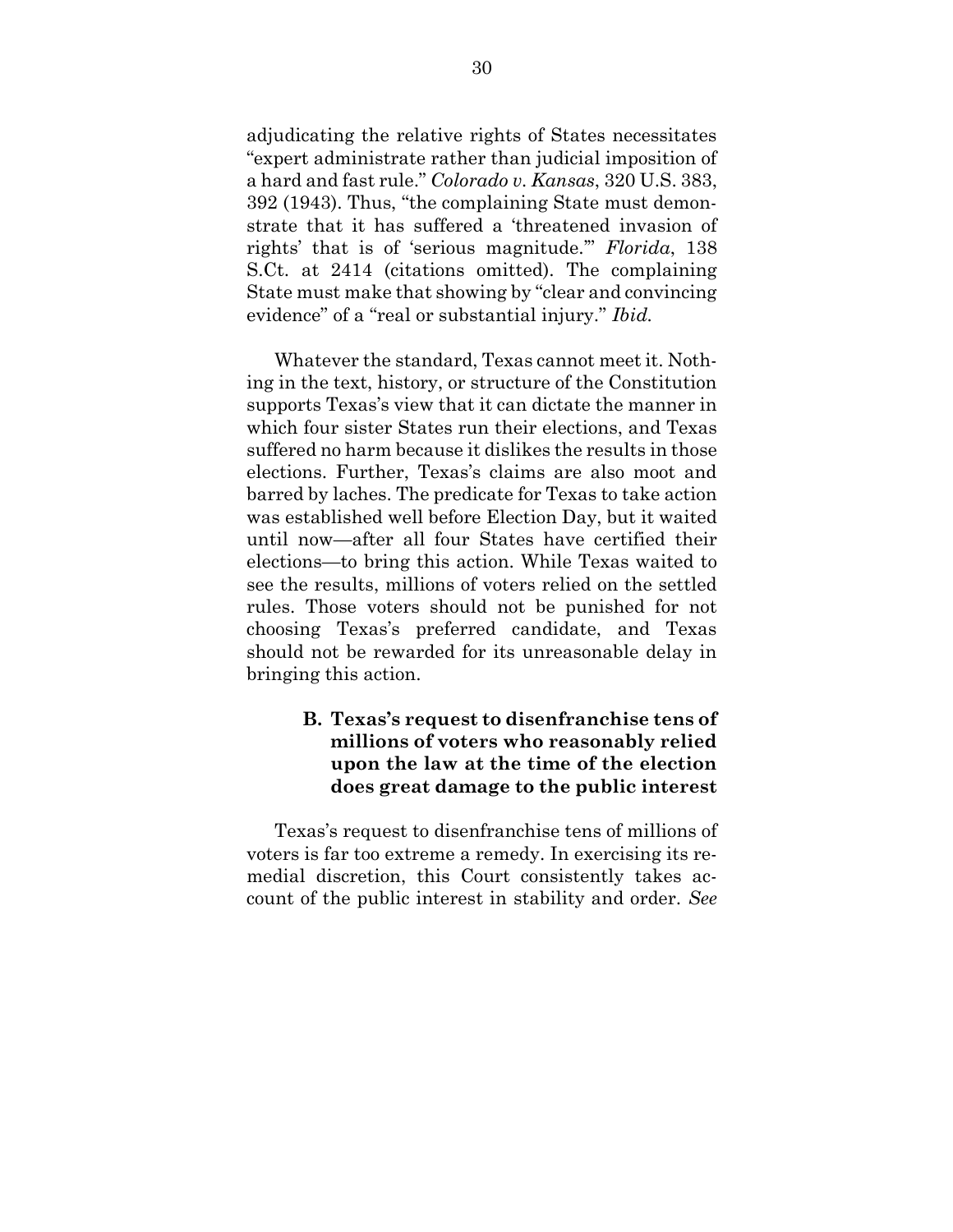*U.S. Bancorp Mortg. Co. v. Bonner Mail P'ship*, 513 U.S. 18, 26 (1994) (placing burden on petitioner to show "equitable entitlement to the extraordinary remedy" requested); *Norton v. Shelby Cnty*., 118 U.S. 425, 441 (1886). That obligation counsels against remedies that could provoke "chaos and uncertainty." *EEOC v. Sears, Roebuck & Co.*, 650 F.2d 14, 17 (2d Cir. 1981); *see also, e.g., Buckley v. Valeo*, 424 U.S. 1, 142-143 (1976) (per curiam).

This Court's decisions in election cases have reflected those principles by refusing to invalidate an election after it has occurred despite constitutional or other legal infirmities with the election. *See, e.g., Connor v. Williams*, 404 U.S. 549, 550-551 (1972) (per curiam) (assuming Fourteenth Amendment violation in conduct of elections but "declin[ing] to disturb" them); *Allen v. State Bd. of Elections*, 393 U.S. 544, 571-572 (1969) (rejecting request by appellants and Solicitor General that the Court "set aside" elections conducted in violation of federal law).

At bottom, Texas seeks to invoke this Court's original jurisdiction to achieve the extraordinary relief of disenfranchising all Pennsylvanians who voted and one-tenth of the voters in the entire Nation. Such relief would, of course, be "drastic and unprecedented, disenfranchising a huge swath of the electorate." *Donald J. Trump for President, Inc.*, 2020 WL 7012522, at \*7. In support of such a request, Texas brings to the Court only discredited allegations and conspiracy theories that have no basis in fact. And Texas asks this Court to contort its original jurisdiction jurisprudence in an election where millions of people cast ballots under truly extraordinary circumstances, sometimes risking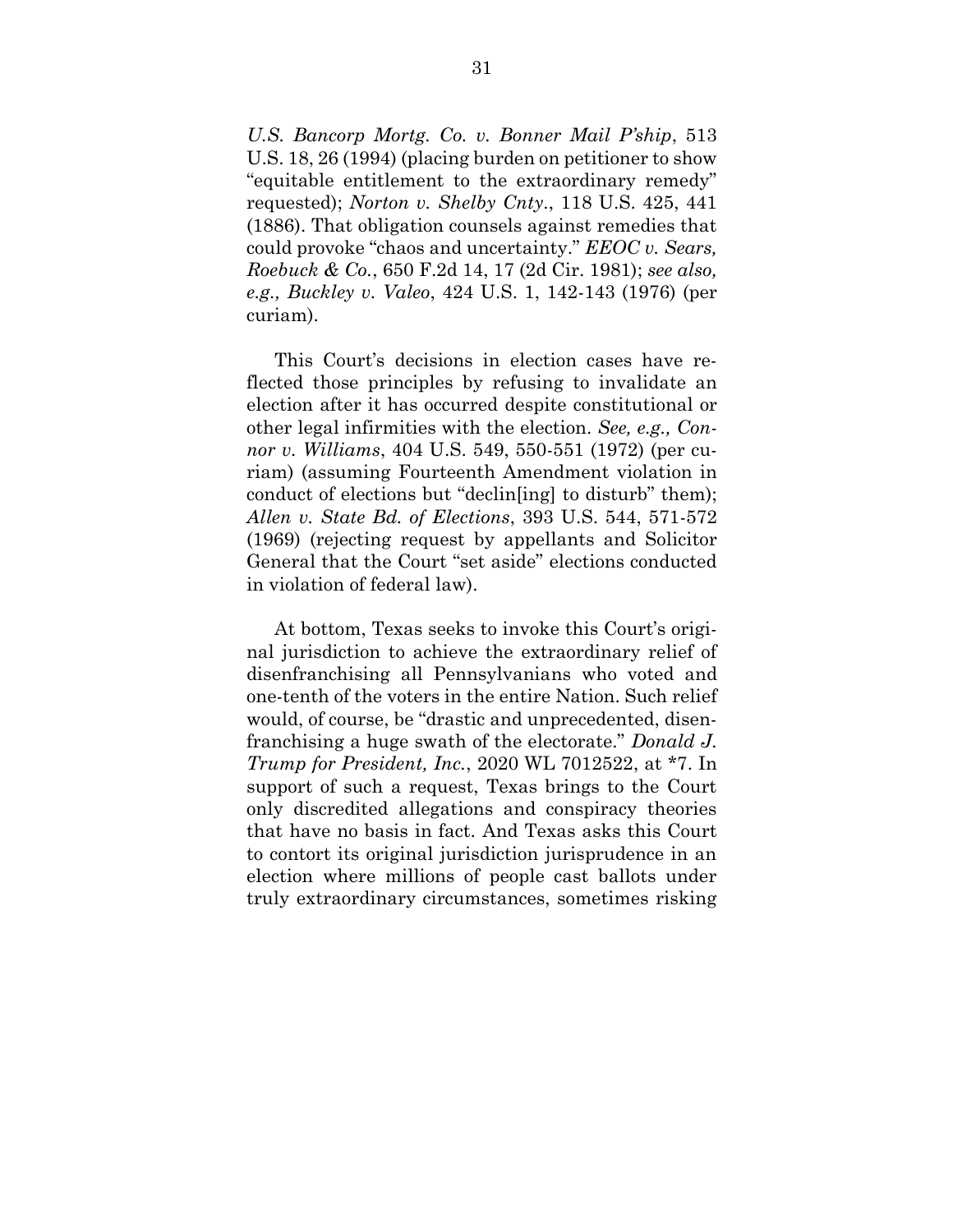their very health and safety to do so. Accepting Texas's view would do violence to the Constitution and the Framers' vision, and would plunge this Court into "one of the most intensely partisan aspects of American political life." *Rucho v. Common Cause*, 139 S. Ct. 2484, 2507 (2019).

#### **CONCLUSION**

<span id="page-41-0"></span>For the reasons set forth above, the Court should deny the motion for leave to file a bill of complaint and the motion for preliminary injunction and temporary restraining order or, alternatively, for stay and administrative stay.

Respectfully submitted,

JOSH SHAPIRO Attorney General

J. BART DeLONE Chief Deputy Attorney General Appellate Litigation Section *Counsel of Record*

HOWARD G. HOPKIRK CLAUDIA M. TESORO SEAN A. KIRKPATRICK Sr. Deputy Attorneys General

MICHAEL J. SCARINCI DANIEL B. MULLEN Deputy Attorneys General